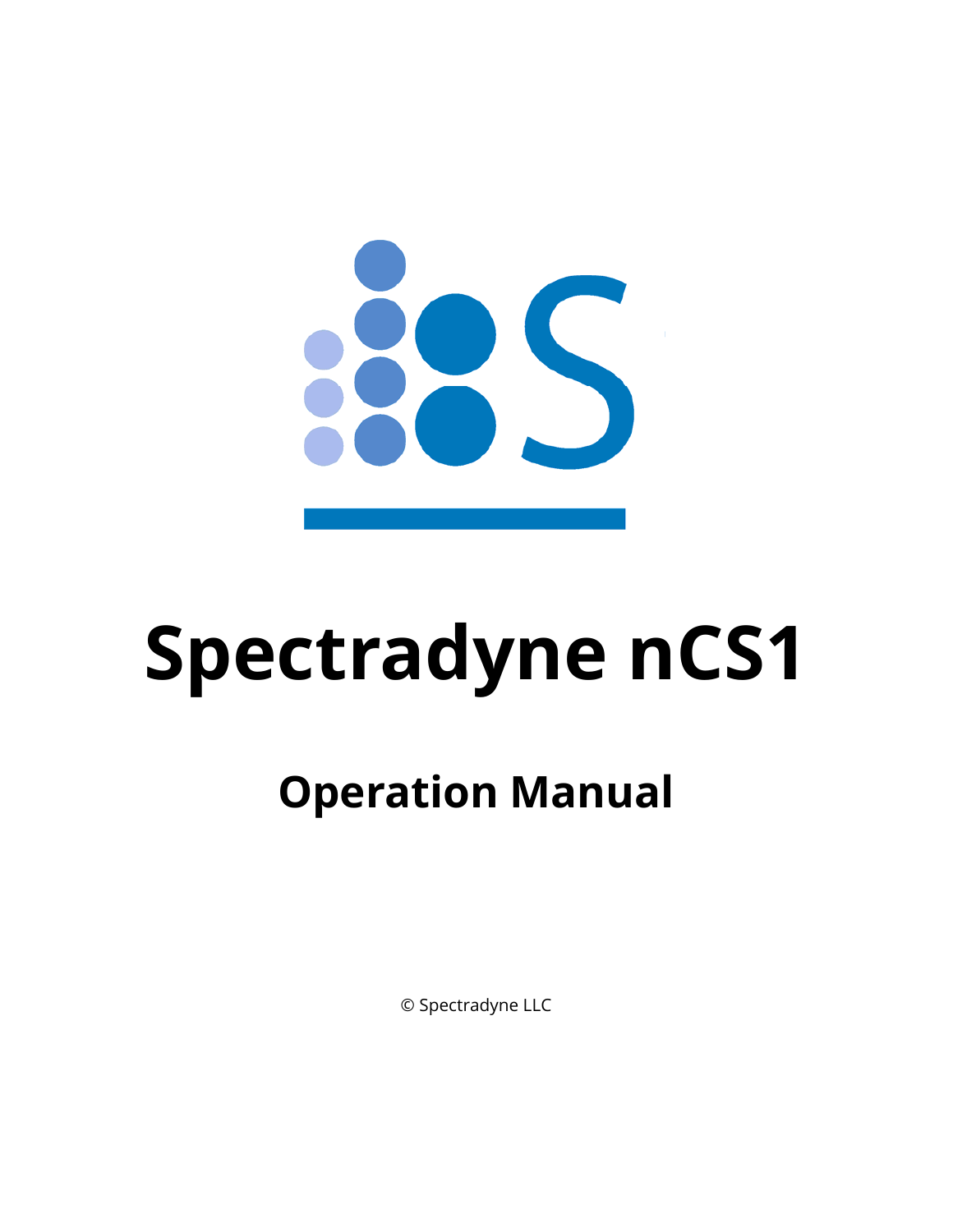### Contents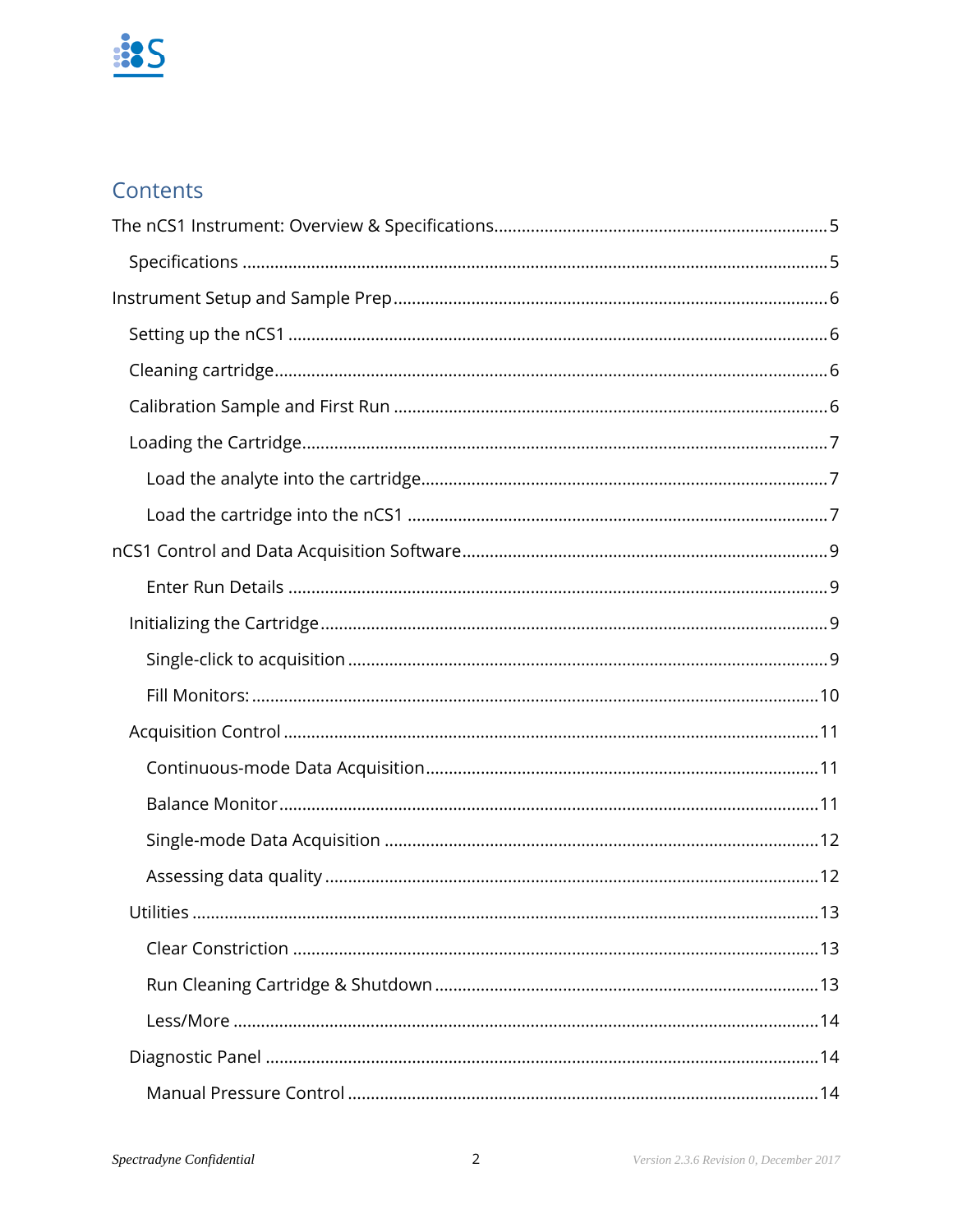| Prepare the next cartridge for analysis (if continuing with measurements) 17 |  |
|------------------------------------------------------------------------------|--|
|                                                                              |  |
| Insert the next analysis cartridge (if continuing with measurements)18       |  |
|                                                                              |  |
|                                                                              |  |
|                                                                              |  |
|                                                                              |  |
|                                                                              |  |
|                                                                              |  |
|                                                                              |  |
|                                                                              |  |
|                                                                              |  |
|                                                                              |  |
|                                                                              |  |
|                                                                              |  |
| 1.                                                                           |  |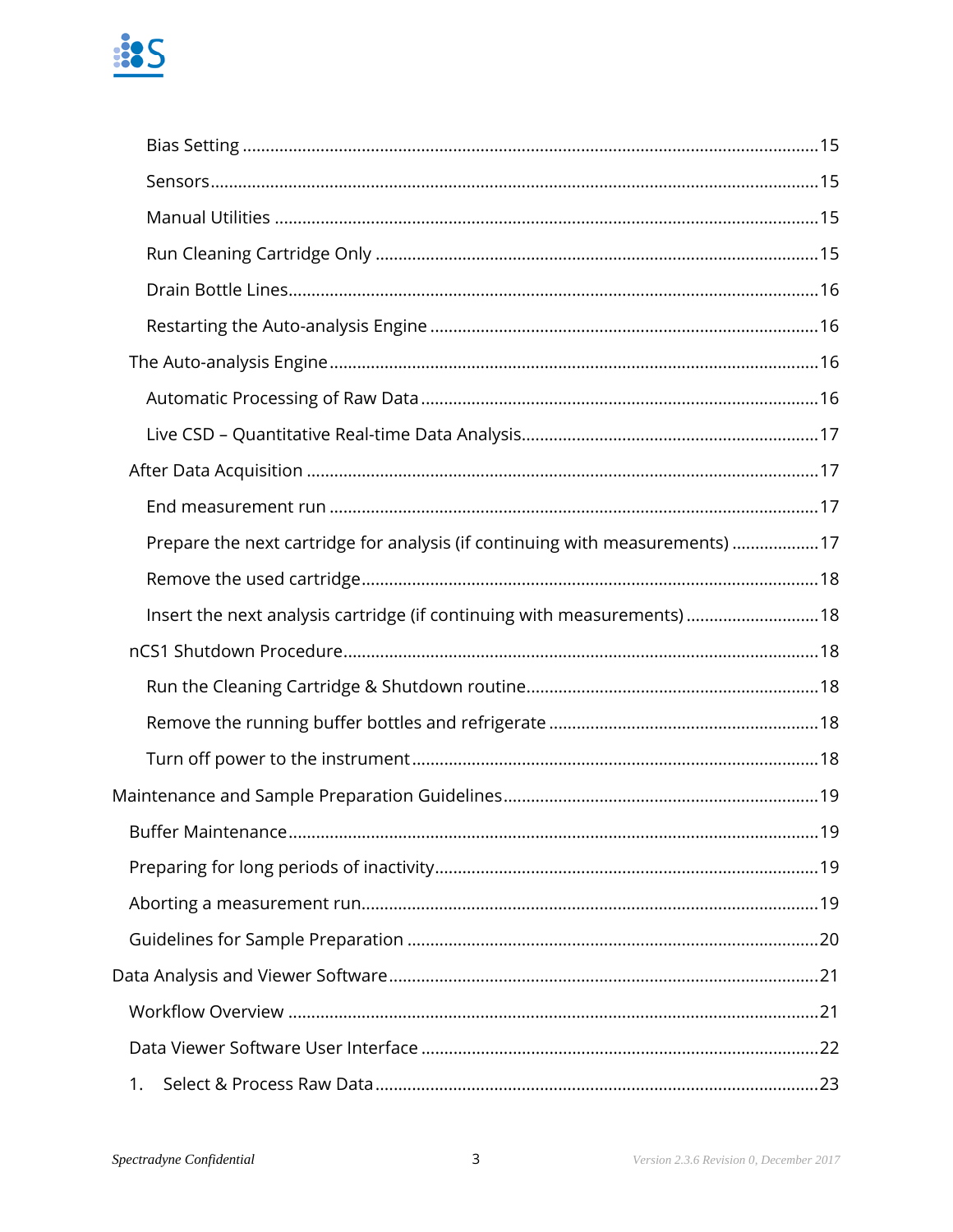

| 2.                                                                        |  |
|---------------------------------------------------------------------------|--|
| 2.1                                                                       |  |
| Filter the Set of Detected Particles to Exclude False-positives 29<br>2.2 |  |
|                                                                           |  |
| 3.1                                                                       |  |
| 3.2                                                                       |  |
|                                                                           |  |
|                                                                           |  |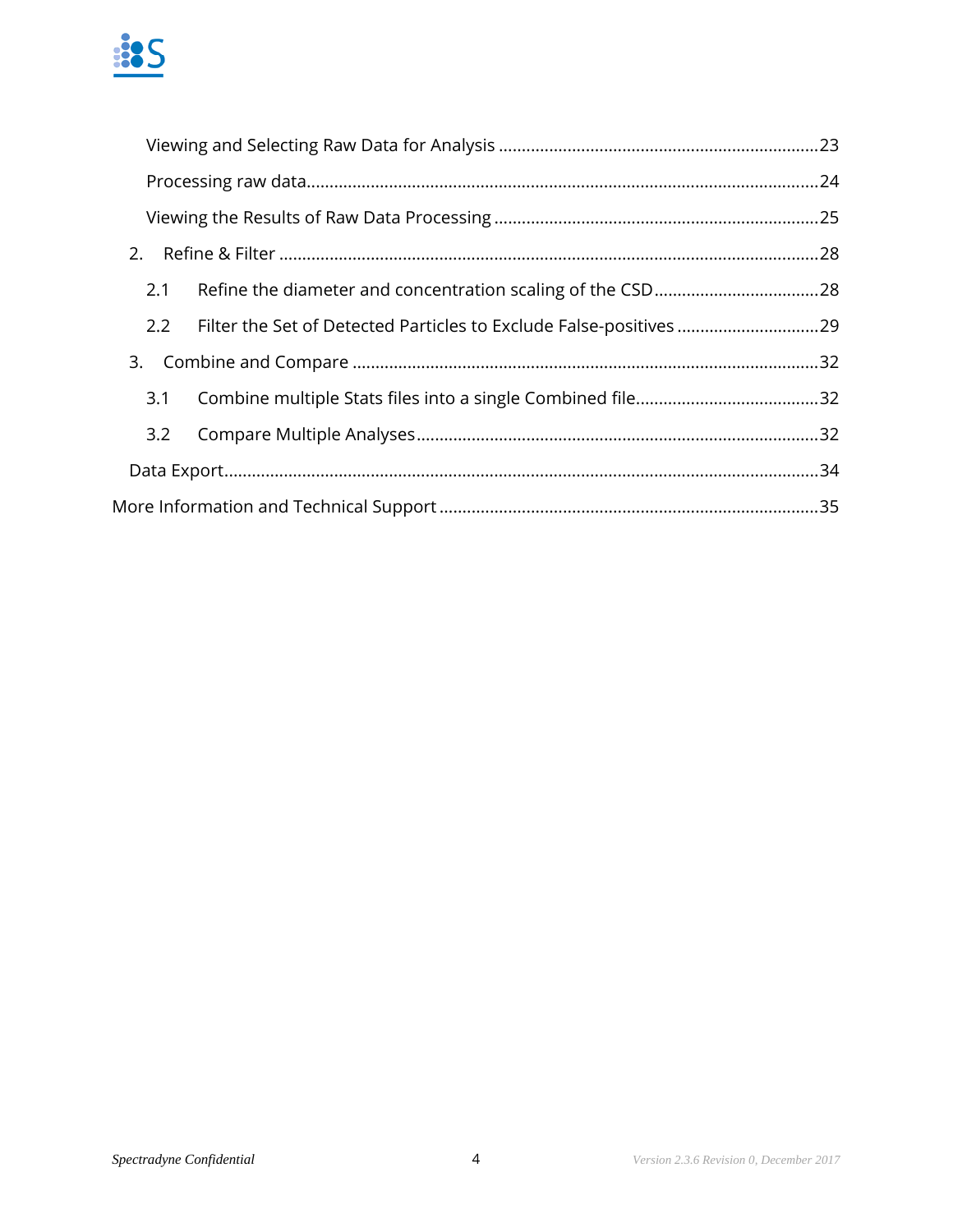

### **The nCS1 Instrument: Overview & Specifications**

The nCS1 is a powerful tool for obtaining detailed size and concentration information about particle distributions in liquids. The core technology utilized in the nCS1 is called Resistive Pulse Sensing (RPS), also referred to as the Coulter Principle, and is a truly orthogonal method to both light scattering methods such as dynamic light scattering (DLS) or nanoparticle tracking analysis (NTA) as well as to resonant mass measurement (RMM) techniques. A clean disposable cartridge targets a specific size range of particles for each analysis, eliminating concerns of contamination between samples.



**Figure 1.** The nCS1 instrument and analysis cartridges.

### **Specifications**

- Dimensions: 12" x 12" x 15" (30.5cm x 30.5cm x 38.1cm)
- Weight: 30 lbs (13.6 kg)
- Power: North America: 110V, 5A, 60 Hz;
- 

• Nitrogen or CDA: 15 to 30 psi regulated supply

Europe: 230V, 16 A, 50 Hz

- Min. analyte volume: 3 μl Min. ionic strength of analyte: 1-10 mM
- Concentration range:  $5x10^5 5x10^{11}$  particles per ml, cartridge dependent
	-
- Running buffer: PBS buffer + 1% polysorbate 20 filtered to 0.2 µm

A computer is required to interface with the nCS1 through a standard USB link.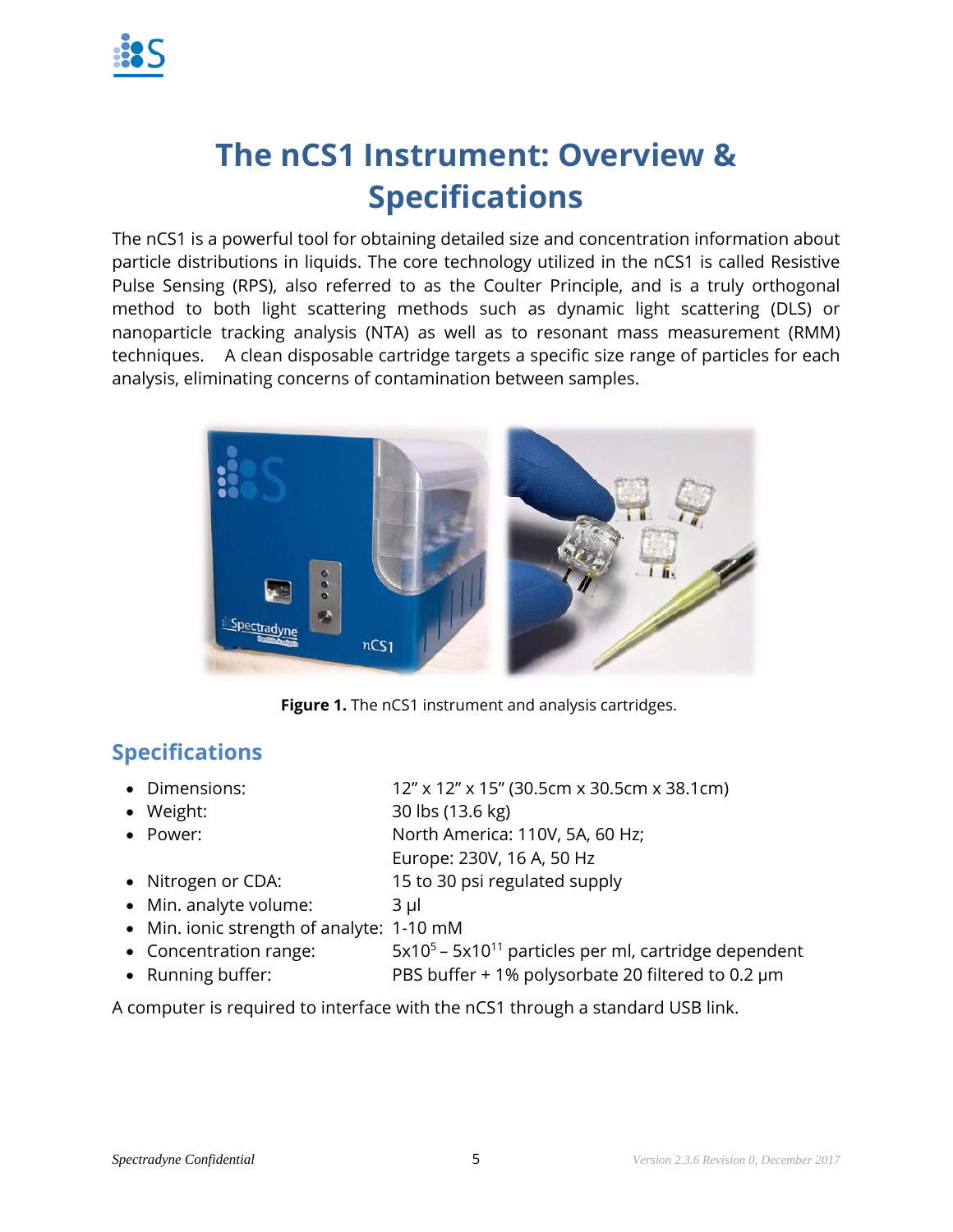

### **Instrument Setup and Sample Prep**

### **Setting up the nCS1**

**Unpack:** Remove all packaging from the instrument and position it on the benchtop.

**Power supply:** Use the power cable provided with the instrument to connect the nCS1 to a source of electrical power (North America: 110V, 5A, 60 Hz; Europe: 230V, 16 A, 50 Hz). The power input connection is located on the back panel. The fuse drawer also provides a means to set the instrument to run on 110V power (North America) or 230V (Europe). Align the arrows for the desired AC voltage on the fuse drawer and the power entry module.

**Pressure supply:** Connect the instrument to a source of clean inert gas (e.g., filtered nitrogen or air). The acceptable range of input pressures is 15-30 PSI. The pressure input is located on the back panel.

**Load running buffer:** Running buffer is used to fill auxiliary portions of the analysis cartridges during operation—it does not contact the sample to be analyzed until after measurement. Recommended running buffer is PBS + 1% polysorbate 20 filtered at 0.2 μm. Add approximately 50 mL to each of the two bottles labeled "Buffer" on the right side of the instrument.

**USB connection:** Use the USB cable provided with the instrument to connect the nCS1 to a computer with Spectradyne software installed. The USB port is located on the back panel.

**Power on:** Turn on the instrument with the switch located on the rear panel *before running the nCS1 software installed on the attached computer*.

**Software:** Run the Spectradyne nCS1 software on the computer. Note that if the instrument is powered off, the software will need to be restarted before next use. Make sure the cartridge calibration file is up-to-date, please contact support@spectradynellc.com for the latest version.

### **Cleaning cartridge**

After setting up the nCS1 for the first time, or after any significant period of inactivity, the cleaning cartridge routine should be performed using the reusable cleaning cartridge supplied with the instrument. Refer to page 15 of this guide for instructions.

### **Calibration Sample and First Run**

A calibration sample is included with the nCS1. The calibration sample should be the first sample run after unpacking the instrument, and can be used at any time by users wishing to familiarize themselves with instrument operation. The calibration sample contains polystyrene nanoparticles in filtered PBS + 1% Tween 20. Guidelines for preparing your own sample for measurement can be found in the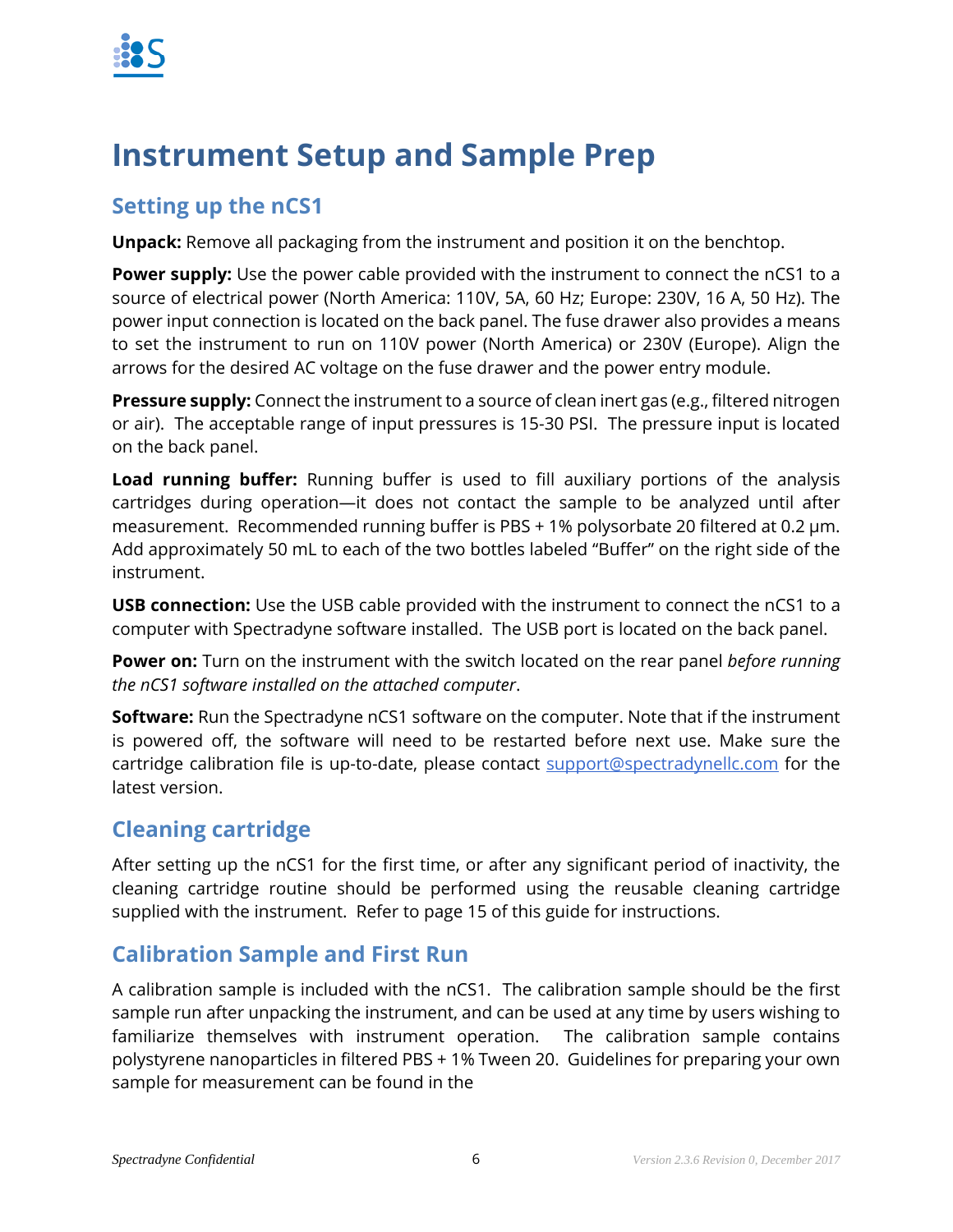

Maintenance and Sample Preparation Guidelines section on page 19 of this guide.

### **Loading the Cartridge**

A video demonstrating cartridge loading is available on Spectradyne's website: www.nanoparticleanalyzer.com.

### **Load the analyte into the cartridge**

- $\triangleright$  Pipette 3-5 microliters of the sample to be measured into the analyte reservoir on the analysis cartridge (Figure 3).
	- IMPORTANT:
		- Ensure that any air bubbles in the sample are acceptably positioned in the reservoir (see Figure 2).
		- Gently tap the cartridge on a flat surface to shift/remove any bubbles if necessary.



**Figure 2.** Any air bubbles in the analyte must not occlude the bottom of the reservoir.

### **Load the cartridge into the nCS1**

- $\triangleright$  Load the cartridge into the socket in the front of the nCS1.
	- $\div$  IMPORTANT:
		- The outer glass edge of the cartridge MUST be flush with the edge of the shelf on which it sits
		- The center indicator light (blue) and the cartridge engage button on the front panel of the instrument must be illuminated before proceeding.
- $\triangleright$  Ensure the nCS1 control software is running on the attached computer.
- $\triangleright$  Press the cartridge engage button on the front of the nCS1 to raise the cartridge into the instrument. The top indicator light (white) will illuminate to indicate that the cartridge is ready for priming.
	- IMPORTANT: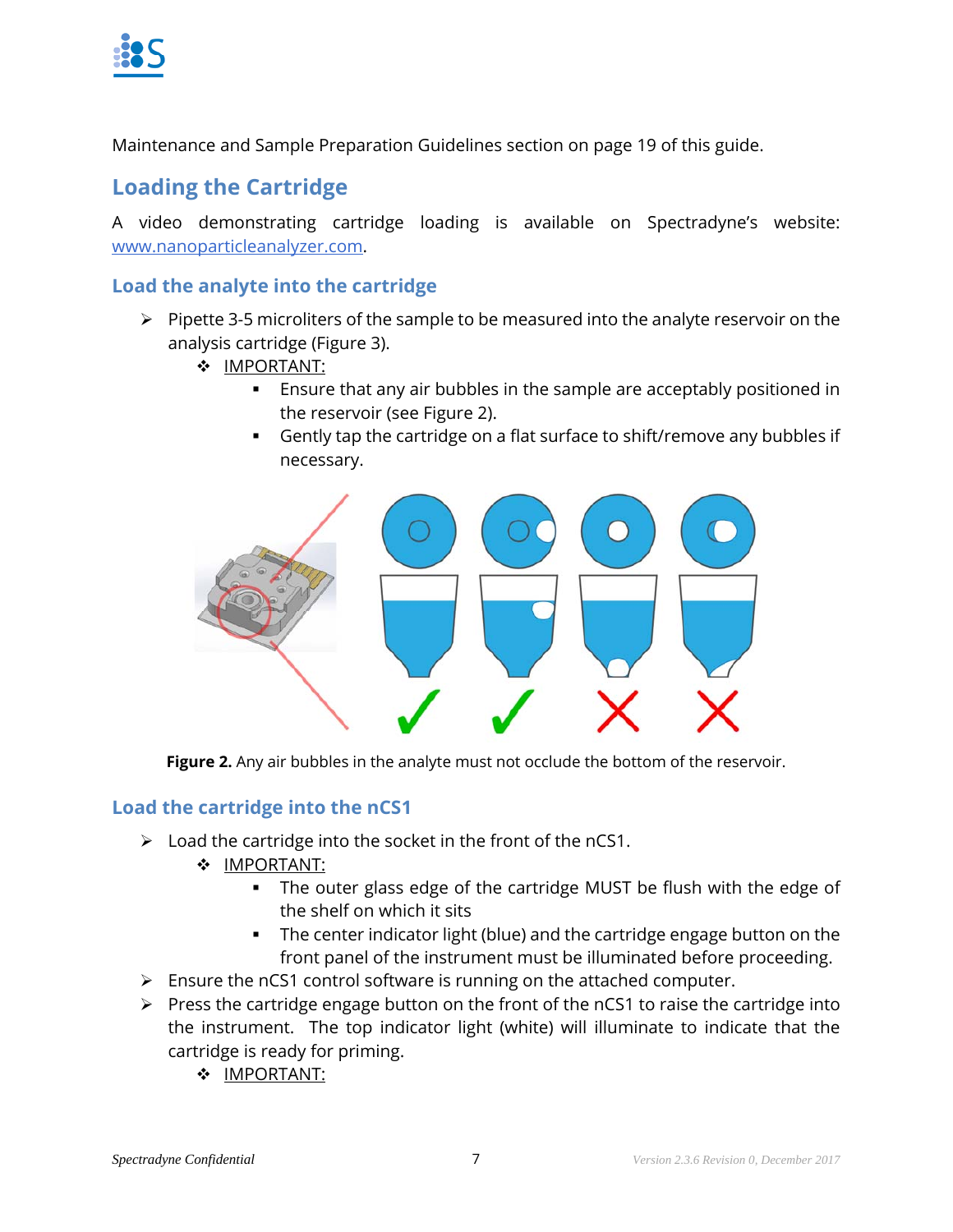- **If the white light does not illuminate when the stage is raised to the top** of its travel, immediately depress the cartridge engage button to lower the stage.
- Call your customer service contact before continuing, or email support@spectradynellc.com for assistance.
- After this point, the nCS1 and data acquisition process are controlled entirely through the Spectradyne Acquisition software on the computer.



**Figure 3.** Left panel shows the sample pipetted into the analysis cartridge. Right panel shows the front panel of the Spectradyne nCS1: On the left side is the cartridge insertion slot, and on the right are the cartridge engage button and indicator lights.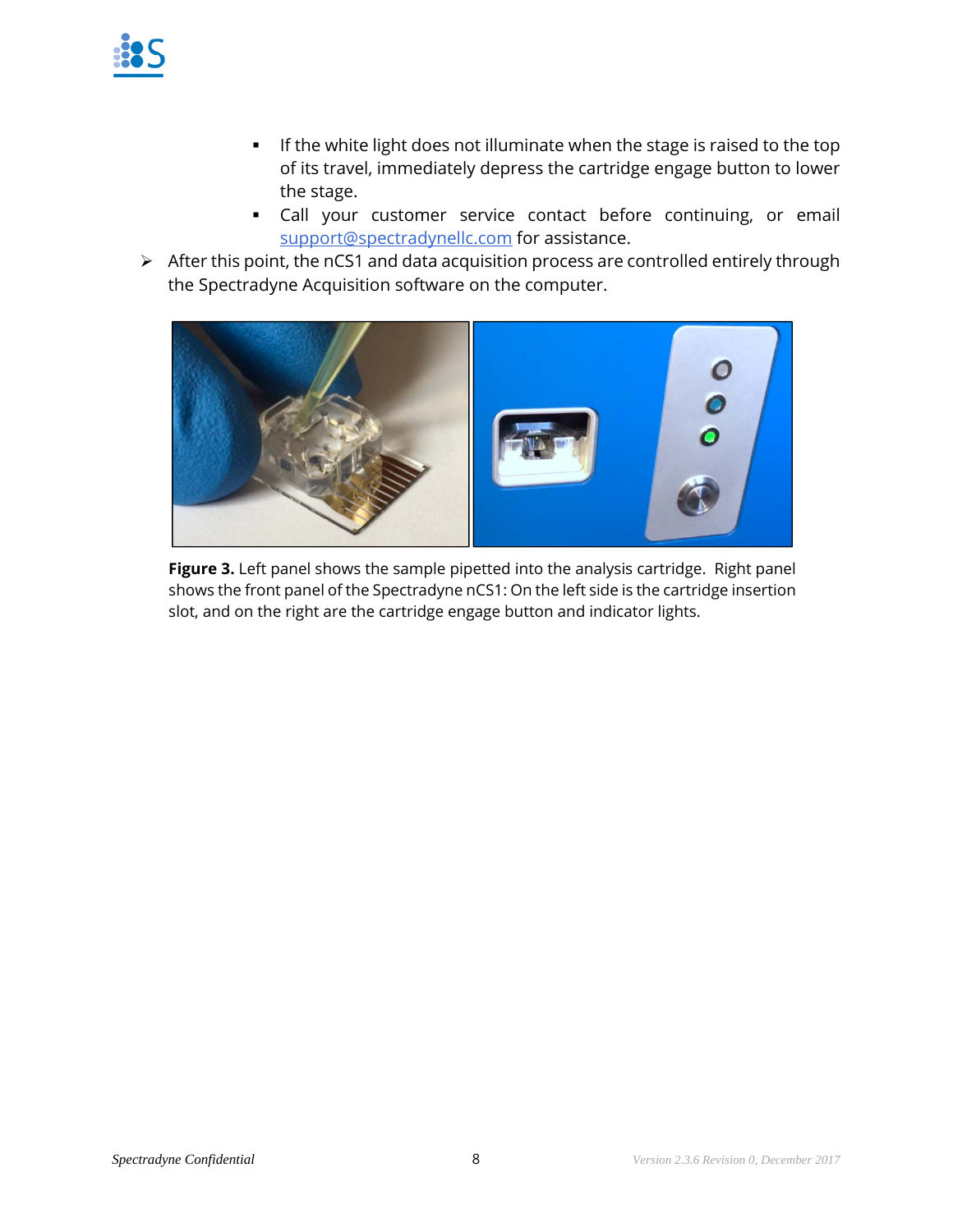

### **nCS1 Control and Data Acquisition Software**

### **Enter Run Details**

Description of fields (see Figure 4):

- **Save Location:** Use the folder icon to specify a location for saving data.
- **Data File Prefix:** Specify a prefix for all data files to be saved (optional).
- **Description:** Enter a sample description, this will be stored with the data file.
- **Calibration: Size (nm)**: Enter the diameter (in nm) of calibration particles mixed in with the sample. If no calibration particles are used, the entry may be left blank.
- **Conc. (1/mL)**: Enter the concentration of calibration particles in particles/mL (e.g., '2E9'). This entry may be left blank.

| <b>Run Details</b>                           |  |
|----------------------------------------------|--|
| Save Location: C:\Spectradyne\Data\Project 1 |  |
| Data File Prefix:                            |  |
| <b>Sample Description:</b>                   |  |
|                                              |  |
| Conc. (1/mL):<br>Calibration: Size (nm):     |  |

**Figure 4.** Run Details frame.

### **Initializing the Cartridge**

### **Single-click to acquisition**

Prime and acquire data with a single click of the "GO!" button.

- Enter the cartridge type in the "Cartridge Mold ID" entry (e.g., P15.2.3, or E16.1.2).
- Press "GO!" to prime the cartridge and **start data acquisition automatically** (see Figure 5).

| Cartridge Mold ID (required): | P1.2.3 |  |
|-------------------------------|--------|--|
| GOL                           |        |  |
| <b>End Run</b>                |        |  |
| Cancel                        |        |  |
|                               |        |  |

**Figure 5.** Cartridge Initialization frame and fill monitors after successful priming.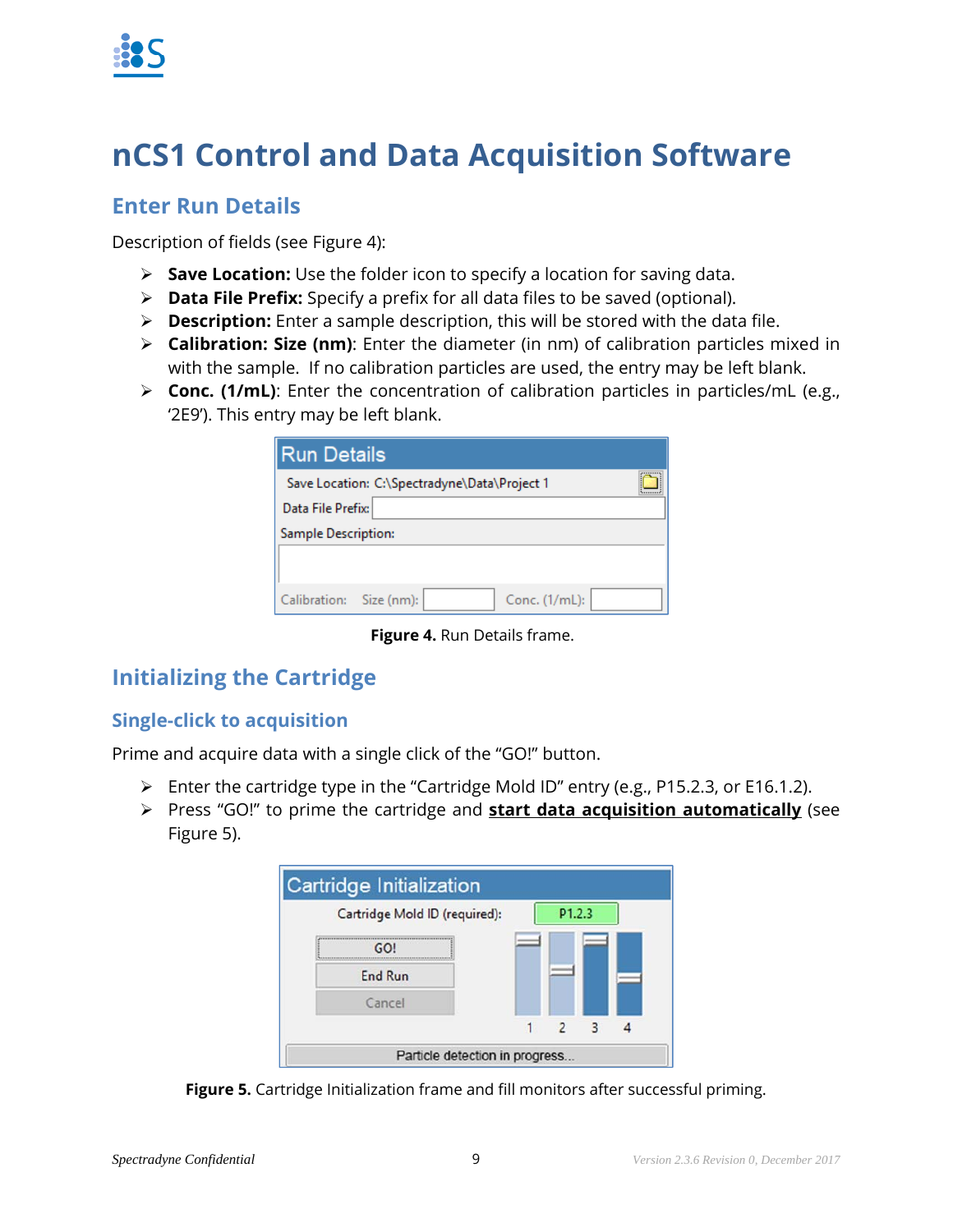

### **Fill Monitors:**

- $\triangleright$  The fill monitors are vertical sliders in the Cartridge Initialization frame that indicate the fill status in various parts of the cartridge (see Figure 5).
- $\triangleright$  The priming routine typically requires 1-2 minutes to complete. During the process, it is normal for fill monitors to vary between all levels and show different colors.
- $\triangleright$  After normal priming, the fill monitors should have approximately the pattern shown in Figure 5.
- When the routine is complete, the software beeps and **data acquisition begins automatically**.

### **Troubleshooting Tip:**

- $\triangleright$  If the priming routine encounters an issue, one or more of the fill monitors will remain in a red color and the priming routine will not complete.
- $\triangleright$  After 5 minutes, a red fill monitor indicates that a portion of the cartridge was not successfully primed.
- $\triangleright$  If Fill Monitor 1 or 3 is red:
	- $\div$  An issue with the running buffer is likely.
	- \* Check that sufficient running buffer remains in the reservoirs
	- \* Stop the priming by clicking "Cancel" and then "End Run" to eject the cartridge.
		- **IMPORTANT: Before attempting to disconnect** buffer bottles, run cleaning cartridge.
	- $\triangle$  Replace the running buffer and use the cleaning cartridge to flush the system with the new running buffer.
- $\triangleright$  If Fill Monitor 2 or 4 is red:
	- $\cdot$  There may be an issue with the sample:
		- If Is there insufficient surfactant in the sample?
		- Is the conductivity of the sample too low?
		- Are the particles in the sample too highly concentrated?
	- $\cdot$  There may be an issue with the cartridge:
		- **Try measuring the sample in a new cartridge.**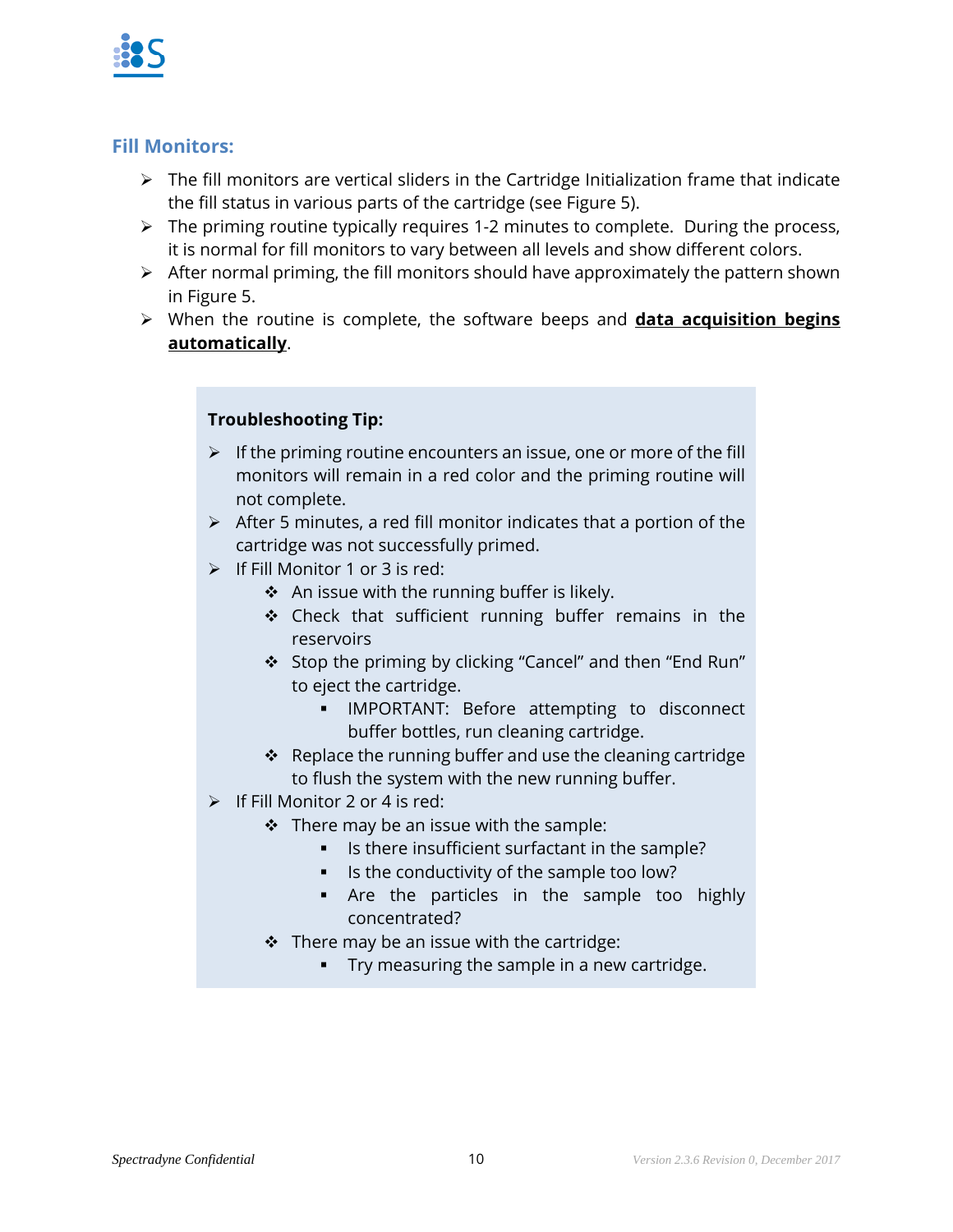

### **Acquisition Control**

After priming of the cartridge is complete, continuous data acquisition will begin automatically using bias values that are optimized for the cartridge type.

| <b>Acquisition Control</b>  |                                 |            |
|-----------------------------|---------------------------------|------------|
| <b>Balance:</b>             |                                 | $-0.097$ V |
| Acquisition Time (s):       | $10.0 \sim$                     |            |
| <b>Acquisition Comment:</b> |                                 |            |
|                             |                                 |            |
| Single                      | <br>Continuous                  | Stop       |
|                             | Last Acquisition:               |            |
|                             | <b>Transit Time:</b>            |            |
|                             | ΟN<br>Flag for Auto-processing: | OFF        |

**Figure 6.** Acquisition Control frame.

### **Continuous-mode Data Acquisition**

- Continuous-mode acquisition may be manually started by pressing the "Continuous" button (Figure 6).
- $\triangleright$  Repeat acquisitions are collected until the user presses the "Stop" button.
- The length of each acquisition is specified using the "Acquisition Time" dropdown (10s default).
- $\triangleright$  In continuous mode, each acquisition is automatically flagged for processing unless a significant number of defects are detected in the data (see page 16).
- > Interrupt continuous-mode acquisition by pressing "Stop".

### **Data Saving Tips:**

- $\triangleright$  Raw data files are saved to the folder specified by the user in the Run Details frame.
- $\triangleright$  Raw data file names have the following format: \* <prefix>\_YYYYMMDD\_NNNN.h5
- $\triangleright$  Record significant acquisition numbers in your notes for future reference.

### **Balance Monitor**

 $\triangleright$  When the bias is ON, the Balance monitor indicates the electrical balance of the system.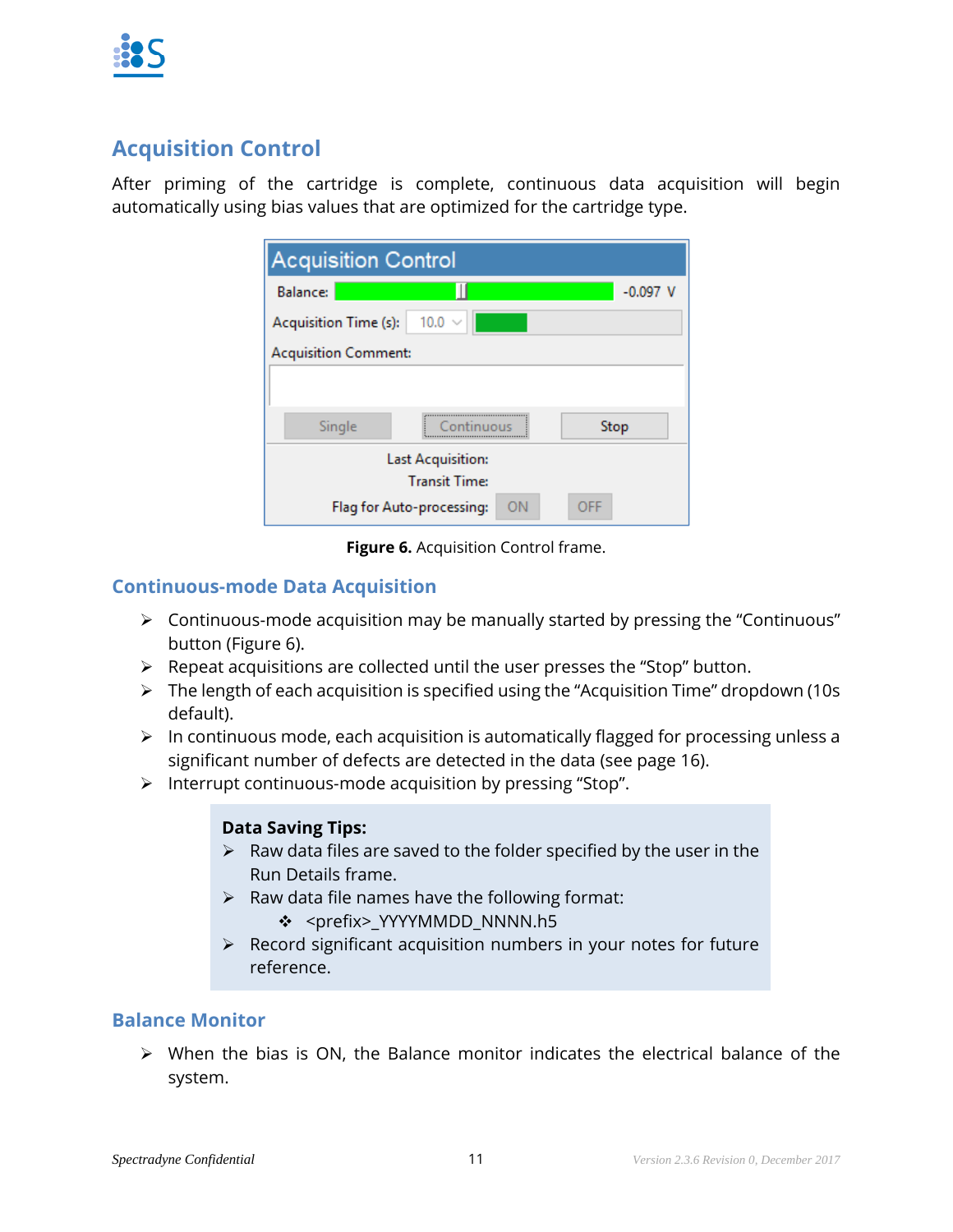

- $\triangleright$  The balance should remain approximately centered on the scale, within the range of -0.800 V to +0.800 V, and the color of the balance indicator should be green.
- $\triangleright$  If the scale moves outside the normal range, run the "Clear Constriction" routine (page 13).

### **Single-mode Data Acquisition**

- Press "Single" to acquire one acquisition of length specified by the "Acquisition Time" dropdown (10 s default).
- $\triangleright$  Interrupt the current acquisition with the "Stop" button. Partial acquisitions are not saved.



### **Assessing data quality**

Figure 7. Exemplary raw data: Smooth baseline with particle detection events appearing as downward spikes.

- $\triangleright$  Raw data should have the form shown in Figure 7—it has a smooth baseline with particle detection events appearing as downward spikes from the baseline.
- $\triangleright$  Drifting of the baseline is acceptable.
- $\triangleright$  In some situations, there may be occasional steps in the baseline. These steps may be acceptable, depending on their severity.
- $\triangleright$  If the raw data shows too many steps, or poor display of calibration particles, click on the "Clear Constriction" button (page 13), wait for completion, then reattempt acquisition.
- $\triangleright$  In single acquisition mode, the user may manually flag the most recent acquisition for automatic processing by pressing the "ON" button in the Acquisition Control frame.
- Flagged acquisitions are highlighted blue in the Viewer software for rapid identification (refer to the Data Analysis and Viewer Software section on page 21 of this guide).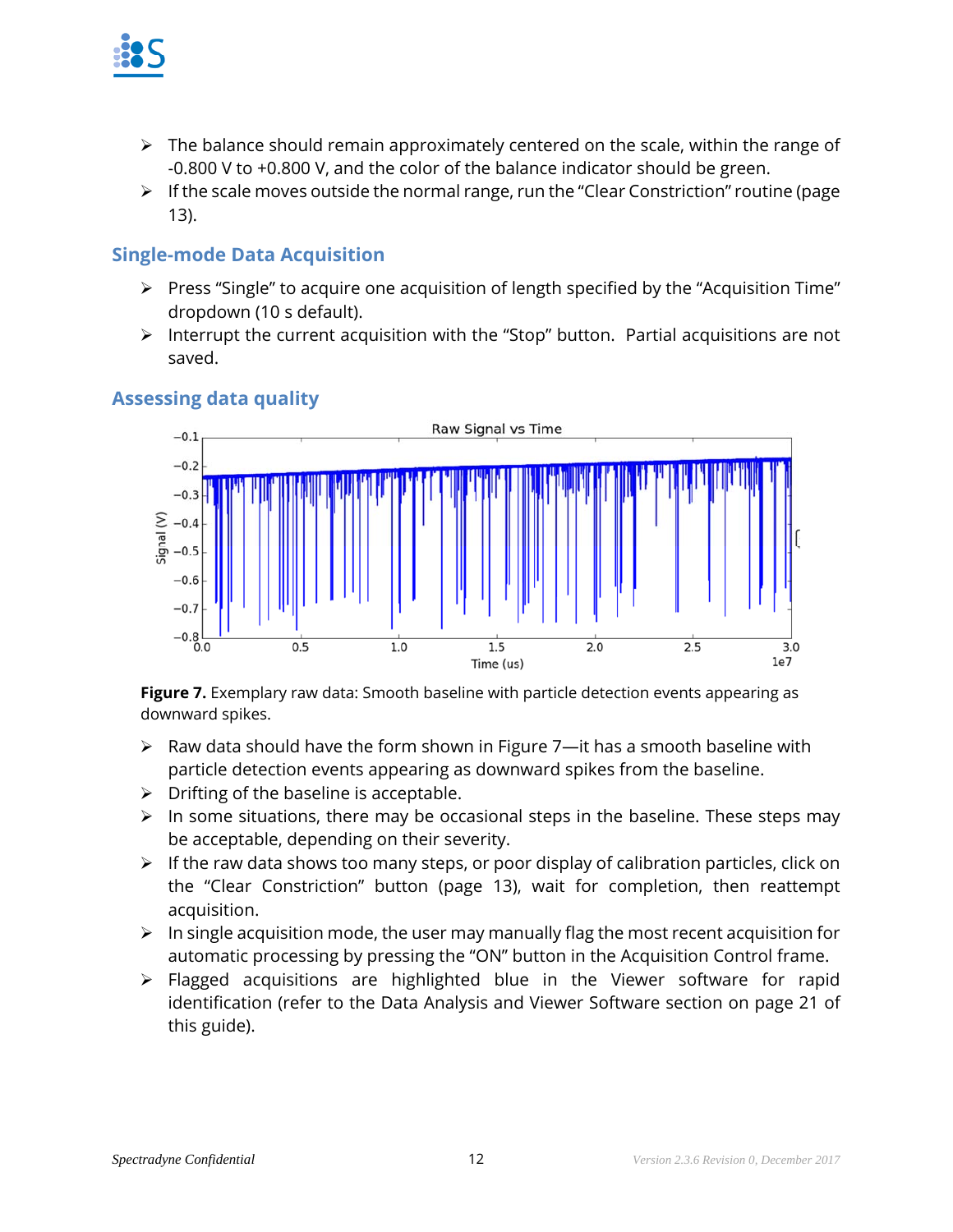

### **How much data is enough?**

- The 1-σ error reported for a concentration measurement in a given size range is derived from statistical error in counting particle detection events.
- $\triangleright$  Particle detection events are Poisson-distributed in time; therefore, the error scales as  $1/N^{1/2}$  (with small corrections for N  $< 5$ ).
- $\triangleright$  Example: N = 100 particles must be counted in a given size range to obtain a concentration measurement on that range having standard error of 10 %.
- $\triangleright$  The particle concentration (with error) measured over any userdefined size range can be obtained in real time using the Live CSD feature of the Auto-analysis engine.

### **Utilities**

| <b>Utilities</b> |      |                                   |  |
|------------------|------|-----------------------------------|--|
|                  |      | <b>Clear Constriction</b>         |  |
|                  |      | Run Cleaning Cartridge & Shutdown |  |
|                  | Less | More                              |  |

**Figure 8.** Utilities frame.

### **Clear Constriction**

This automatic sequence is used during a measurement run to clear the sensing constriction of the cartridge in the event of a blockage.

- $\triangleright$  Press the "Clear Constriction" button (Figure 8) and wait for the routine to complete.
- $\triangleright$  Continue acquisitions as normal.

### **Run Cleaning Cartridge & Shutdown**

This automatic sequence flushes the internal fluid lines of the nCS1 and subsequently prepares the instrument for shutdown. It requires a reusable cleaning cartridge. **This routine must be run before the nCS1 is shut down.** 

- $\triangleright$  Insert the reusable cleaning cartridge provided with the nCS1 and raise it into the instrument.
- $\triangleright$  Press the "Run Cleaning Cartridge & Shutdown" button (Figure 8) to begin the automated process.
- $\triangleright$  Wait for the first stage of the process to complete.
- $\triangleright$  Follow the prompts: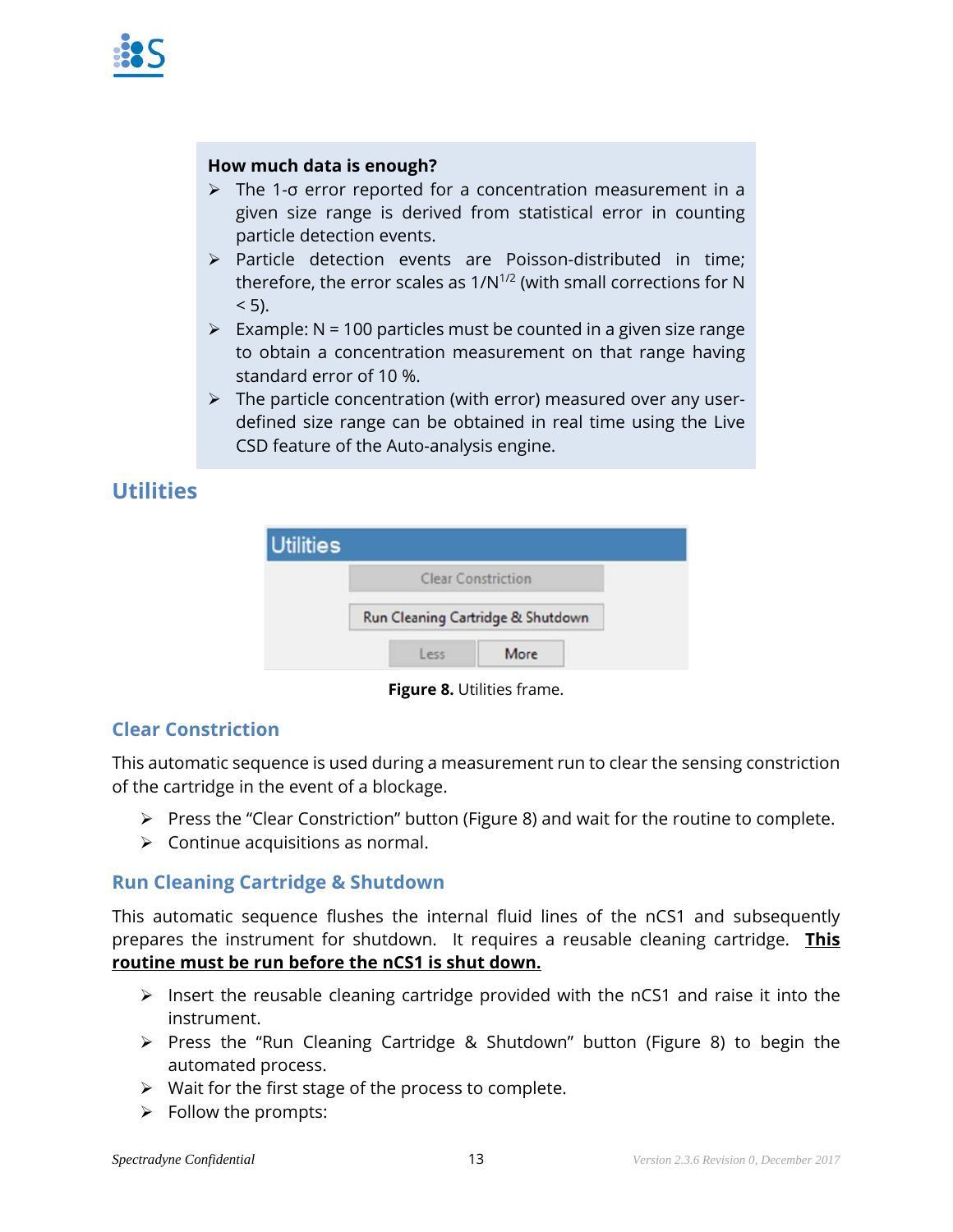

- o Remove the cleaning cartridge and store it in a safe place for re-use.
- o Click OK to complete the routine.

### **Less/More**

The "More" button opens an extra panel on the right for diagnostic/troubleshooting purposes.

 $\triangleright$  To hide the Diagnostic panel, press the "Less" button

### **Diagnostic Panel**

This panel is used for diagnostic purpose and troubleshooting measurement issues. It can be revealed by clicking the "More" button under the "Utilities" frame. Detailed troubleshooting tips are available in the 'Method Development Guide'.

| <b>Manual Pressure Control</b> |                                  |                |                    |               |
|--------------------------------|----------------------------------|----------------|--------------------|---------------|
| <b>PORT</b>                    | P (PSI)                          | <b>SET</b>     | Air                | <b>Buffer</b> |
| P <sub>1</sub> IN              | 3.5                              | P <sub>1</sub> | $\circ$            |               |
| P5 OUT                         | 3.0                              | P <sub>5</sub> | $\circ$            |               |
| P <sub>3</sub> IN              | 3.0                              | P <sub>3</sub> | $\circledbullet$   | U             |
| P <sub>2</sub> OUT             | 2.0                              | P <sub>2</sub> | $\circ$            | a             |
| P7 IN                          | 3.0                              | P7             | $\circledbullet$   | $^{(+)}$      |
| P <sub>6</sub> OUT             | 2.4                              | P <sub>6</sub> | $\circ$            |               |
| Close All:                     | Air Lines                        |                | <b>Fluid Lines</b> |               |
|                                | <b>Zero All Pressures</b>        |                |                    |               |
|                                | <b>Set Measurement Pressures</b> |                |                    |               |

**Figure 9.** Manual Pressure Control frame.

### **Manual Pressure Control**

The Manual Pressure Control Frame allows individual pressure setting at each port on the cartridge.

- **IMPORTANT: These controls should only be used after consultation with a Spectradyne technician**
- **IMPORTANT: P1 IN port must always have the higher pressure setting than the rest of the ports**
- $\triangleright$  To set the pressure at a specific port, enter a PSI value (max 10 psi) into the corresponding entry box and press the "SET" button
- Closing air or fluid lines can be achieved using the Close All option for "Fluid Lines" and "Air Lines"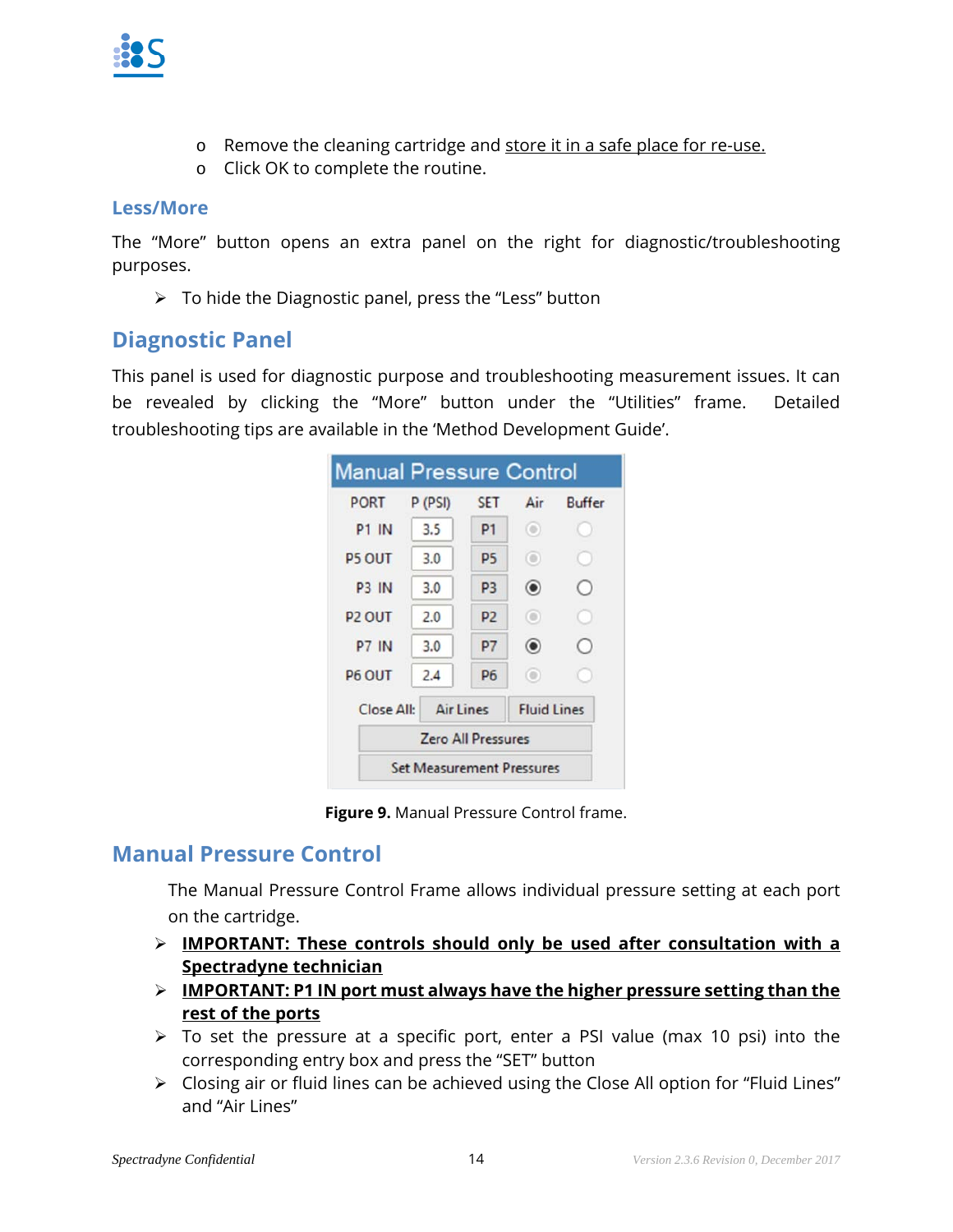

- Pressing the "Zero All Pressures" button will depressurize all lines
- "Set Measurement Pressures" button resets all port pressures to default pressure settings for routine measurement.



**Figure 10.** Bias and Sensors frames.

### **Bias Setting**

- $\triangleright$  Negative and positive voltage bias can be changed by entering values (-6.0 V to +6.0 V) in their corresponding boxes (see Figure 10). Click "ON/SET" to apply the setting. Check the bias slider to ensure balance.
- $\triangleright$  Press the "OFF" button to turn off the voltage and turn on the fill monitor sensors

### **Sensors**

- "ON" and "OFF" buttons control the Fill Monitors and the Balance sensor (Sensor DC) as labeled.
- $\triangleright$  Note: Fill monitors are automatically turned off once priming is successful and acquisition has started.

### **Manual Utilities**



**Figure 11.** Manual Utilities frame.

### **Run Cleaning Cartridge Only**

This automatic sequence flushes the internal fluid lines of the nCS1 and requires a reusable cleaning cartridge.

- $\triangleright$  Click the "Run Cleaning Cartridge" button and follow the prompts.
- $\triangleright$  Wait for the routine to complete.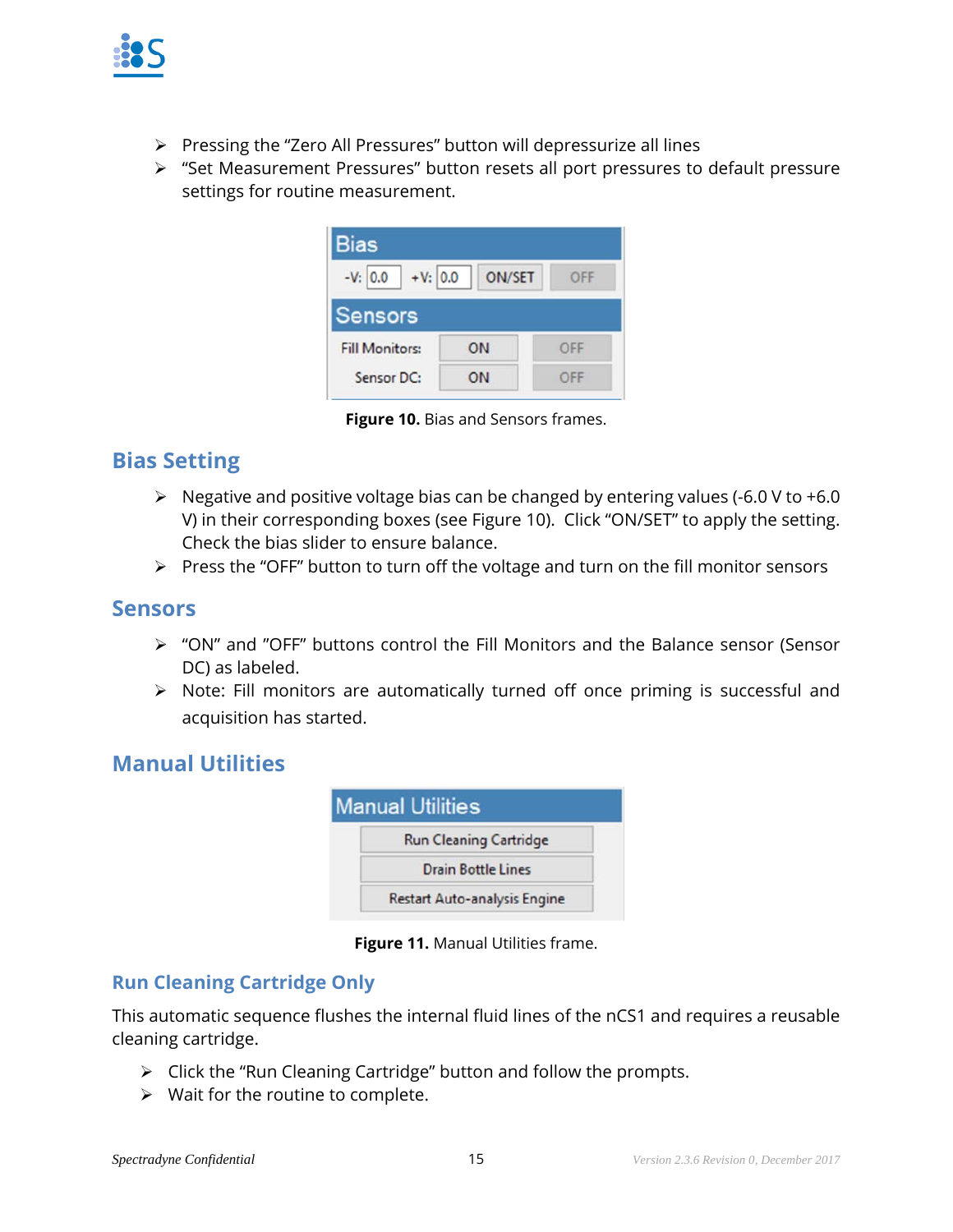

 $\triangleright$  Remove the reusable cleaning cartridge and store it in a safe place for future use.

### **Drain Bottle Lines**

This automatic sequence drains any remaining liquid in the lines back into the bottles

- $\triangleright$  Click the "Drain Bottle Lines" button and follow the prompts.
- $\triangleright$  Wait for the routine to complete.

### **Restarting the Auto-analysis Engine**

In the rare event where the Auto-analysis engine freezes or fails to process the incoming data and the Live CSD stops updating during acquisition, click the "Restart Auto-analysis Engine" button to reboot the engine.

### **The Auto-analysis Engine**

| Queue Length: 0 files<br>Status: Ready.<br><b>Current File:</b> |           |               |  |
|-----------------------------------------------------------------|-----------|---------------|--|
| Peak Threshold: 3.0                                             | (x Sigma) | Apply to Next |  |
| <b>PAUSE</b>                                                    | GO        | <b>SKIP</b>   |  |
| Live CSD<br>ON Log Y Show History                               |           | Reset Data    |  |
| Report Concentration: 250   - 1000 nm                           |           | Apply         |  |

**Figure** 12. Auto-analysis Engine Interface.

### **Automatic Processing of Raw Data**

- $\triangleright$  Flagged acquisitions are placed in the Auto-analysis Engine queue for automatic processing into Spectradyne Stats files.
- $\triangleright$  Raw data is processed using standard parameters (refer to page 24 for details):
	- $\circ$  Peak Detection Threshold: 3.0 x the standard deviation of the baseline noise.
		- The threshold can be changed in the Auto-analysis engine interface.
	- o Fit Width: 4.0 x the mean transit time of high signal-to-noise particle events.
- Control the auto-processing engine using the "Pause", "Go" and "Skip" buttons.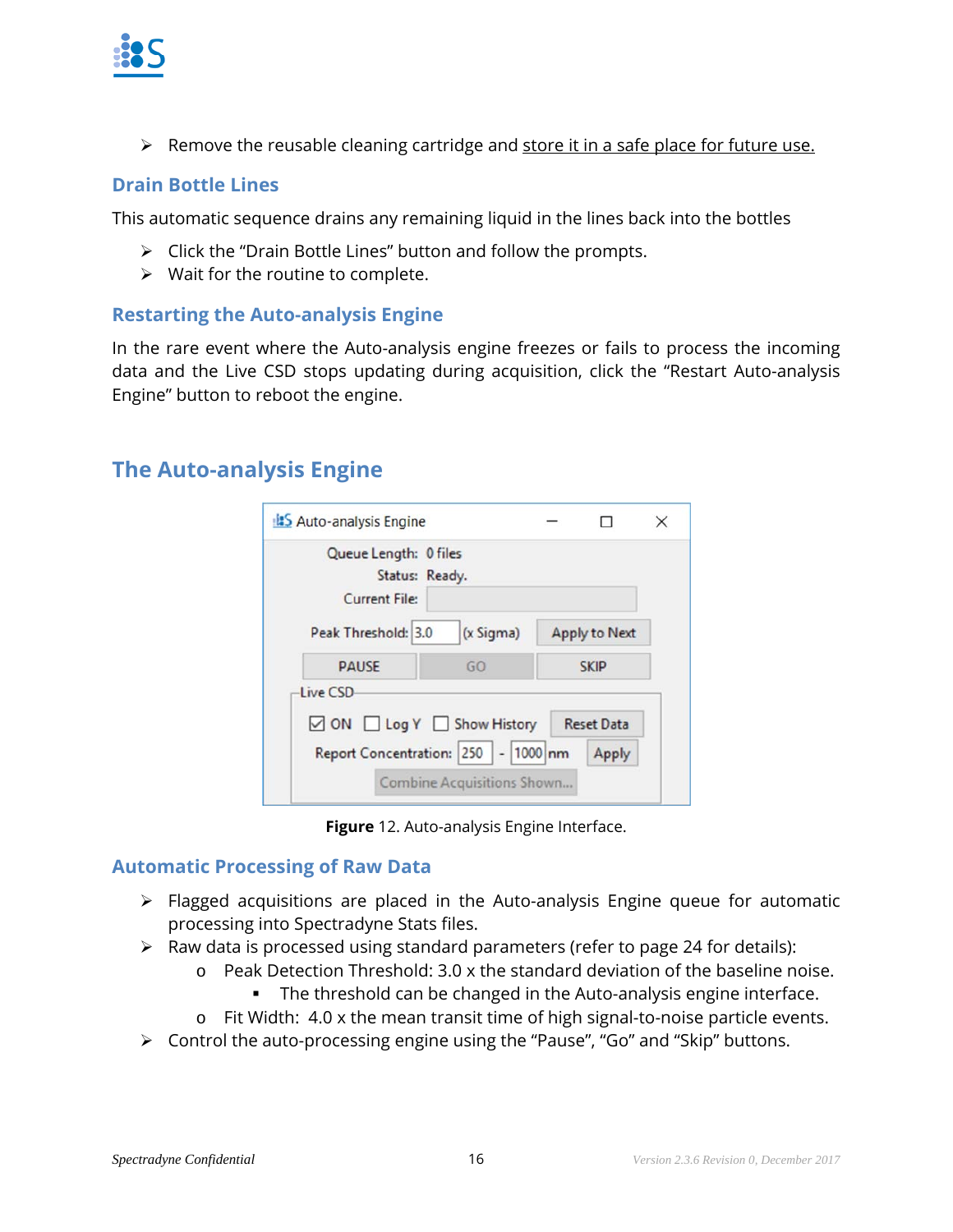

### **Live CSD – Quantitative Real-time Data Analysis**

A live CSD plot enables quantitative evaluation of the current run in real-time.

- $\triangleright$  The Live CSD feature displays a combined size distribution from the current cartridge run.
- $\triangleright$  The Live CSD is updated each time a new stats file is generated by the auto-analysis engine.
- Display Options (see Figure 12. Auto-analysis Engine Interface.):
	- o "ON" Control display of the Live CSD.
	- o "Log Y" Plot the y-axis in log scale to view concentrations over multiple orders of magnitude in a single sample.
	- o "Show History" Display all acquisitions that are included in the combined distribution.
	- o "Reset Data" Clear the history of acquisitions displayed in the Live CSD.
- Concentration Measurements on the Live CSD:
	- o Specify an integration range using the entries provided and click "Apply".
	- o The measured concentration for a specific size range (with statistical error) is displayed.
- $\triangleright$  Create a Combine File:
	- o "Combine Acquisitions Shown" Create the combine file for all the acquisitions displayed in the Live CSD for the current measurement run
- $\triangleright$  Which data is included in the Live CSD?
	- o All data from the current cartridge run and since the 'Reset Data' button was last pressed.
	- o No peak filtering is applied—*false-positive detection events may be included*. For more in-depth data analysis use the Data Viewer (page 21).

### **After Data Acquisition**

### **End measurement run**

- After acquiring sufficient data, press "End Run" (Cartridge Initialization frame, see Figure 5).
- $\triangleright$  Wait for the process to complete.
- $\triangleright$  Follow the instructions in the prompts at the end of the routine.
- **NOTE: The cleaning cartridge routine must be performed before shutting down the nCS1.**

### **Prepare the next cartridge for analysis (if continuing with measurements)**

- $\triangleright$  Prepare the sample as necessary.
- $\triangleright$  Load the new sample into a new analysis cartridge.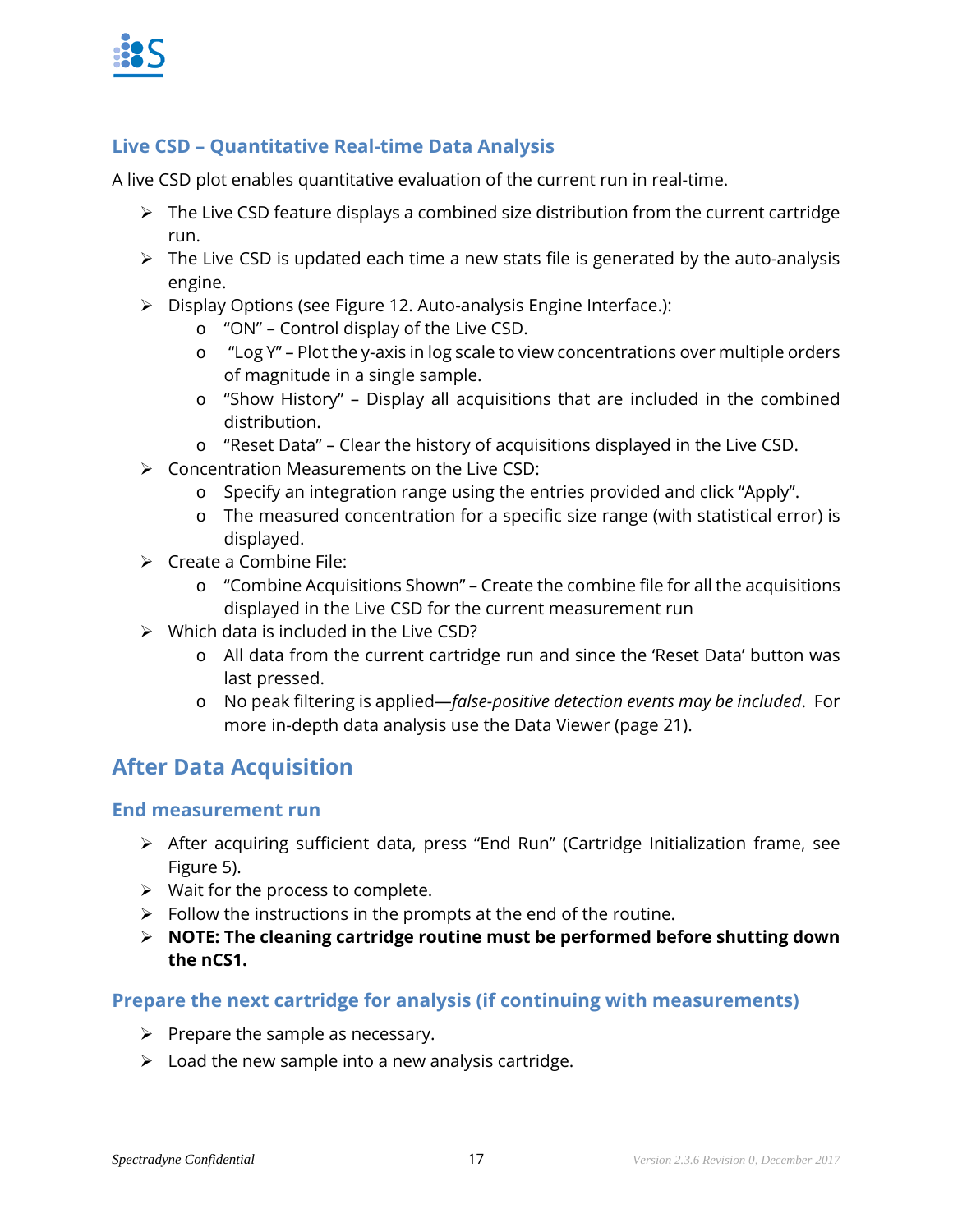

### **Remove the used cartridge**

- $\triangleright$  After completion of the End Run routine, lower the stage by pressing the button on the front panel of the instrument and remove the cartridge.
- $\triangleright$  The nCS1 is now ready for the next measurement run—load a new cartridge for analysis.

### **Insert the next analysis cartridge (if continuing with measurements)**

 $\triangleright$  Return to the section entitled, 'Initializing the cartridge' on page 7.

### **nCS1 Shutdown Procedure**

### **Run the Cleaning Cartridge & Shutdown routine**

- **This routine must be run before instrument shutdown.**
- Refer to Run Cleaning Cartridge & Shutdown page 13 for detailed instructions.
- $\triangleright$  Wait for the procedure to complete and follow all prompts.
- $\triangleright$  Reminder: store the reusable cleaning cartridge in a safe place for next use.

### **Remove the running buffer bottles and refrigerate**

- $\triangleright$  The running buffer bottles should be refrigerated during periods of inactivity (e.g., overnight).
- $\triangleright$  Detach the buffer bottles from the supply lines using the quick-connect tube fittings and store in the refrigerator until next use.
- $\triangleright$  Running buffer should be replaced with fresh filtered buffer approximately every two weeks.

### **Turn off power to the instrument**

- $\triangleright$  Power off the instrument during long periods of inactivity (e.g., overnight).
- $\triangleright$  Use the power switch at the back of the instrument to power down.
- $\triangleright$  The power indicator light (green) on the front of the instrument may take a few seconds to turn off.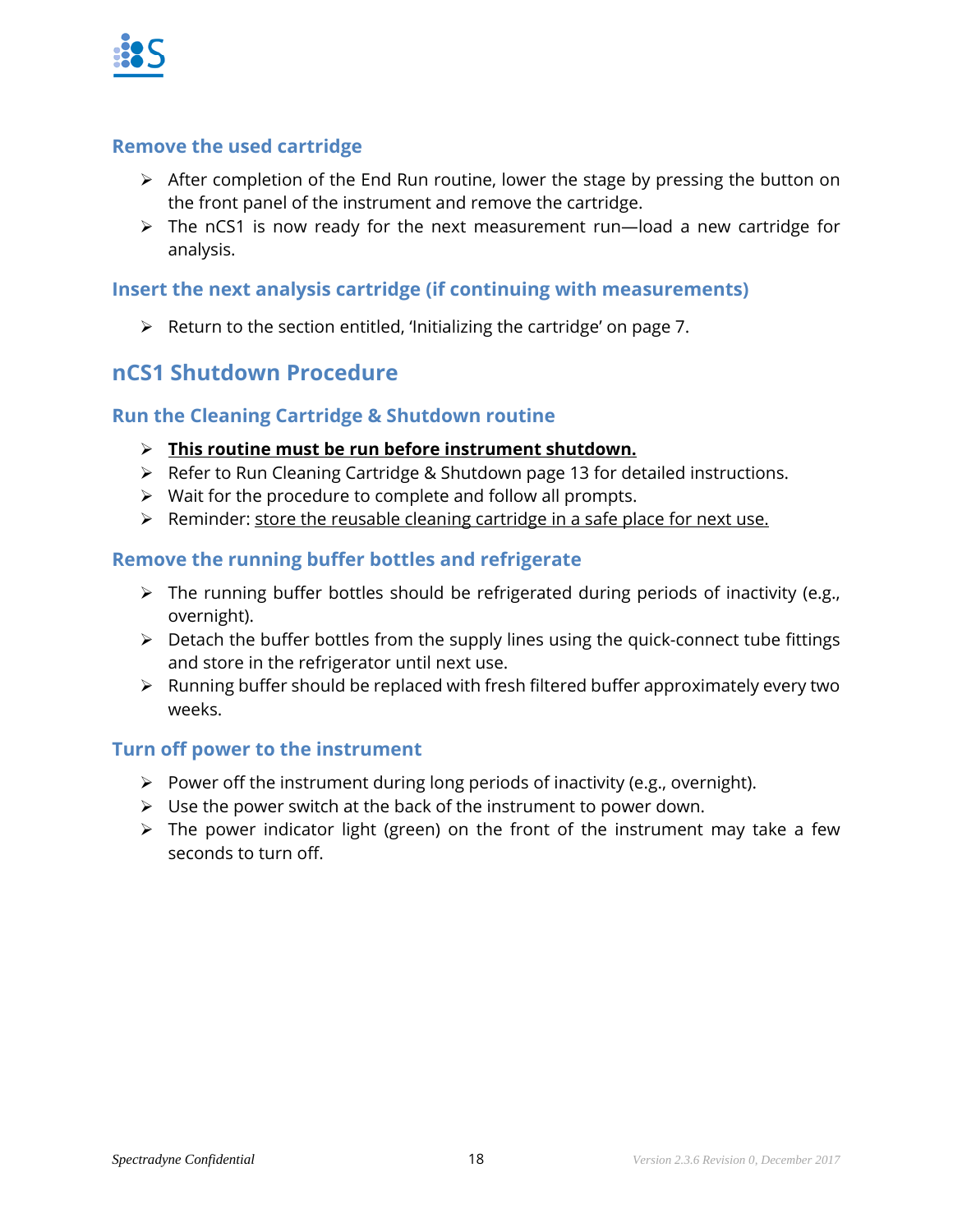

### **Maintenance and Sample Preparation Guidelines**

### **Buffer Maintenance**

Refrigerate the running buffer bottles

- $\triangleright$  The running buffer should be refrigerated during long periods of inactivity (e.g., overnight) to minimize algae growth.
- $\triangleright$  Running buffer should be replaced with fresh filtered buffer approximately every two weeks.

### **Preparing for long periods of inactivity**

Before long periods of inactivity (e.g., longer than about 1 week), the cleaning cartridge routine should be performed using **deionized water in place of the normal running buffer.** 

- $\triangleright$  Drain fluid lines using the "Instrument Shutdown" procedure described above.
- Disconnect the running buffer bottles from the fluid lines using the quick-connect tube fittings.
- $\triangleright$  Empty the running buffer from the bottles (store refrigerated if intended for future use).
- $\triangleright$  Add approximately 25-50 mL of deionized water to each of the two buffer bottles, and replace in the instrument.
- Follow the steps of the nCS1 Shutdown Procedure described on page 18, using DI water in place of running buffer.

### **Aborting a measurement run**

End the measurement run using the steps described in "After Data Acquisition" on page 17.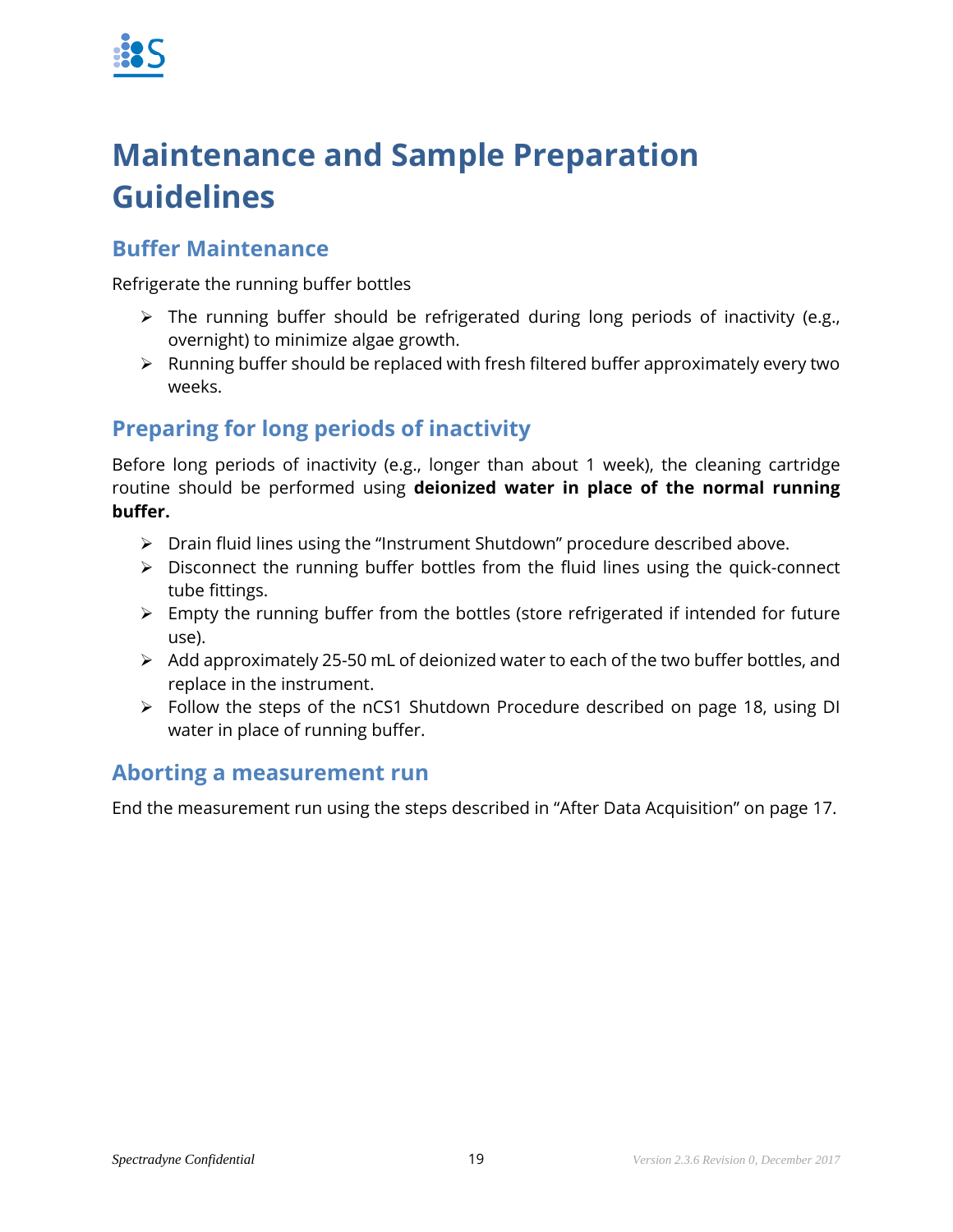### **Guidelines for Sample Preparation**

Some optimization of sample preparation may be required when analyzing a sample for the first time. Once the best sample prep for the analyte in question is determined, that procedure can be used for future analyses of that analyte and its variations. The parameters below are suggested targets for first-run samples.

Optimal sample parameters:

| Concentration:  | $109$ particles/ml below 300 nm, $108$ particles/mL above                       |
|-----------------|---------------------------------------------------------------------------------|
|                 | 300 nm                                                                          |
|                 | Calibration beads: Add calibration beads to final concentration $\sim 10^9$ /ml |
|                 | below 300 nm, ~10 <sup>8</sup> /ml above 300 nm. Recommended                    |
|                 | size $\sim$ 30% below the cartridge max size.                                   |
| lonic strength: | ~ 1 S/m (e.g., ~100 mM NaCl)                                                    |
| Surfactant:     | 1% polysorbate 20 or equivalent                                                 |

### **Notes:**

- $\triangleright$  Sample diluent and calibration particles:
	- $\div$  If ionic strength or surfactant in the diluent is a concern, then lower values can be used.
	- For first-run analyses, Spectradyne highly recommends mixing calibration particles of a known size (typically NIST-traceable polystyrene beads) with the analyte.
	- $\cdot$  Keep in mind that the sample diluent may be a source of nanoparticles!
- $\triangleright$  Running buffer:
	- **Important:** Running buffer does not contact the analyte sample until after its particle distribution has been analyzed. The user should not be concerned that ionic strength or surfactant content of the running buffer will affect the measurements.
	- \* Running buffer should be refrigerated during periods of inactivity (e.g., overnight)
	- Running buffer should be replaced approximately every 2 weeks in order to avoid contamination of the fluid lines from algae, etc.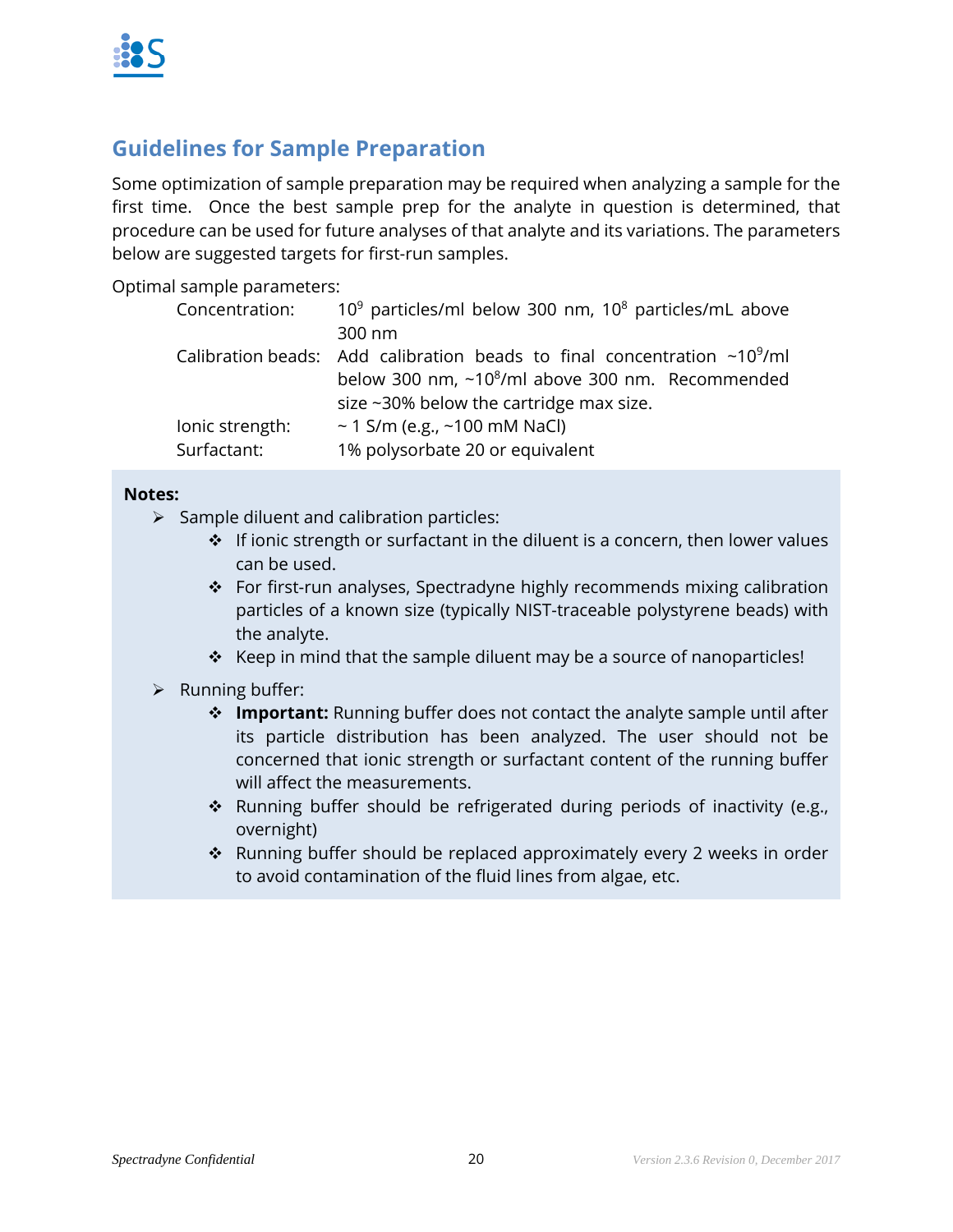

### **Data Analysis and Viewer Software**

### **Workflow Overview**



**Figure 13.** Overview of data processing workflow.

### *Three workflow steps for data analysis*

- 1. Select & Process:
	- $\triangleright$  Raw data acquisitions are selected and processed into Spectradyne Stats files. Likely this step will have been completed by the Auto-analysis Engine at the time of acquisition (described on page 16), however a manual process is available for customizing the choice of raw data and processing parameters.
	- $\triangleright$  This step yields a quantitative Concentration Spectral Density (CSD<sup>TM</sup>) distribution.
- 2. Refine & Filter:
	- $\triangleright$  Any necessary refinement to the diameter scaling is performed (e.g., to account for possible buffer effects)
	- $\triangleright$  Low-confidence particle measurements are eliminated by data filtering (e.g., false positives near the small particle detection limit)
	- $\triangleright$  This step yields the final CSD for the collection of measurements.
- 3. Combine & Compare:
	- $\triangleright$  The collection of refined Spectradyne Stats files is saved as a single combined file.
	- $\triangleright$  The CSDs of different samples are quantitatively compared at the combined file level.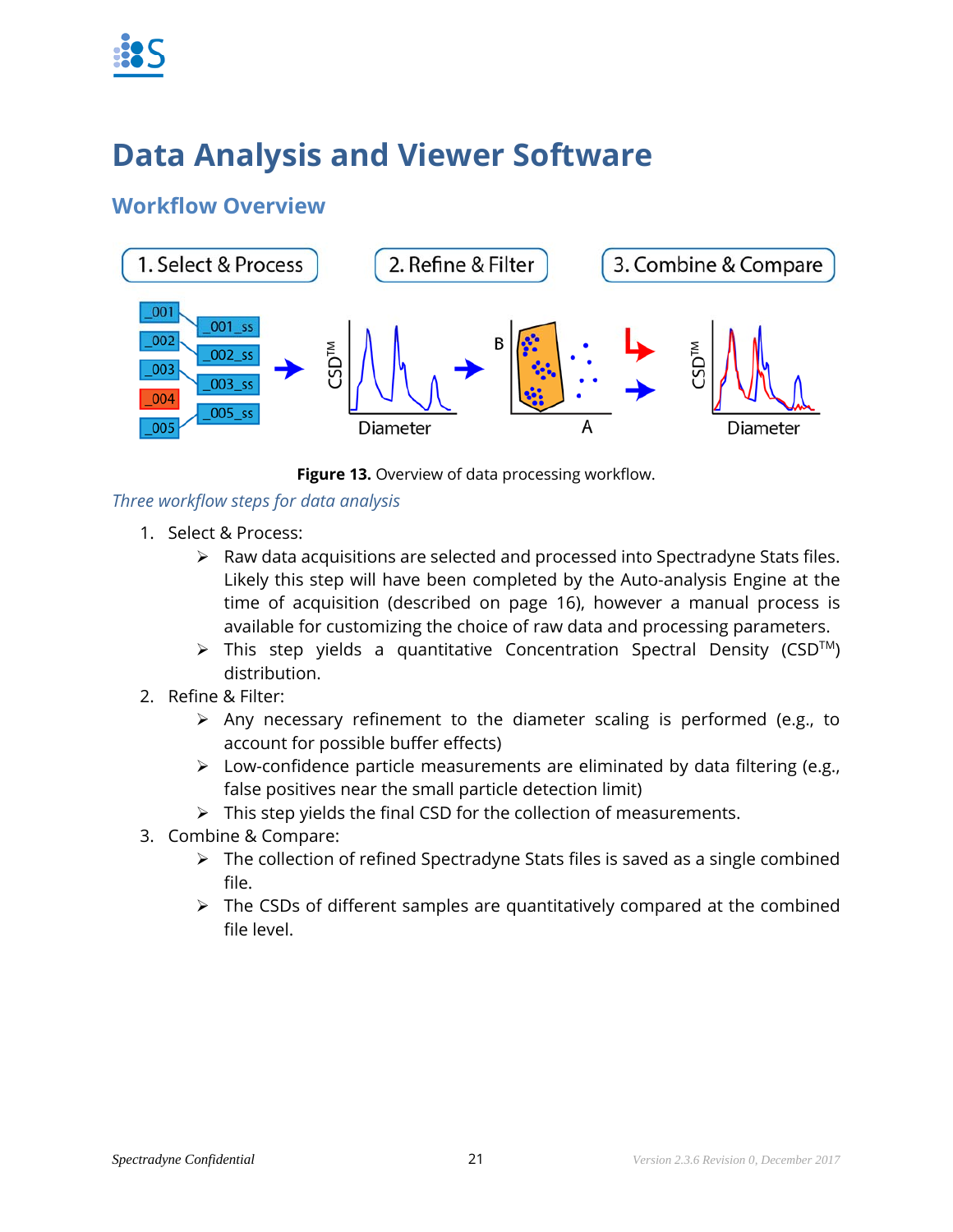### **Data Viewer Software User Interface**

| <b>!!! S</b> Data Viewer - 2.3.6.180                                          |                                                       |                      |                                 |                            |                |                        | X |
|-------------------------------------------------------------------------------|-------------------------------------------------------|----------------------|---------------------------------|----------------------------|----------------|------------------------|---|
| Select/Quickview-                                                             |                                                       |                      |                                 |                            |                |                        |   |
| D:\nCS1 Data\2017_11_15                                                       |                                                       |                      |                                 | $\boldsymbol{z}$           | Show only:     |                        |   |
| S1_stress30_20171115_0046_ss00.h5                                             |                                                       |                      |                                 |                            | $\Box$ Raw     |                        |   |
| S1_stress30_20171115_0047_ss00.h5                                             |                                                       |                      |                                 |                            | <b>√ Stats</b> |                        |   |
| S1_stress30_20171115_0048_ss00.h5                                             |                                                       |                      |                                 |                            |                | <b>Combined</b>        |   |
| S1_stress30_20171115_0049_ss00.h5                                             |                                                       |                      |                                 |                            |                | Flagged                |   |
| S1_stress30_20171115_0050_ss00.h5<br>S1_stress30_20171115_0051_ss00.h5        |                                                       |                      |                                 |                            |                | Flag/Unflag            |   |
|                                                                               | $\Box$                                                |                      |                                 |                            |                |                        |   |
| <b>Currently Loaded-</b>                                                      |                                                       |                      |                                 |                            |                |                        |   |
| S1_stress30_20171115_0049_ss00.h5                                             |                                                       |                      |                                 |                            |                |                        |   |
| S1_stress30_20171115_0050_ss00.h5                                             |                                                       |                      |                                 |                            |                |                        |   |
| S1_stress30_20171115_0051_ss00.h5                                             |                                                       |                      |                                 |                            |                | Clear                  |   |
|                                                                               |                                                       |                      |                                 |                            |                |                        |   |
|                                                                               |                                                       |                      |                                 |                            |                |                        |   |
| Raw Data Plot Parameters-                                                     |                                                       |                      |                                 |                            |                |                        |   |
|                                                                               |                                                       |                      |                                 |                            |                |                        |   |
| <b>F</b> Raw                                                                  | <b>F</b> Polished                                     | <b>□ PS Filtered</b> |                                 | Plot                       |                | $\overline{\vee}$ Auto |   |
| Active File Info:-                                                            |                                                       |                      |                                 |                            |                |                        |   |
|                                                                               |                                                       |                      |                                 |                            |                |                        |   |
| Selected: S1_stress30_20171115_0051_ss00.h5                                   |                                                       |                      |                                 |                            |                |                        |   |
| -Details-                                                                     |                                                       |                      |                                 |                            |                |                        |   |
|                                                                               | Description: Sample 1, 30min stressed                 |                      |                                 |                            |                |                        |   |
| Comments:                                                                     |                                                       |                      |                                 |                            |                |                        |   |
| Acq. Date: 20171115                                                           |                                                       |                      | Active Port: 1                  |                            |                |                        |   |
| Mold ID: P15.5.1                                                              |                                                       |                      | PkThresh (x Sigma): 3.0         |                            |                |                        |   |
| Cartridge Class: TS2000                                                       |                                                       |                      | <b>DS-Filtered: Falce</b>       |                            |                |                        |   |
| QuickView Processed Data-                                                     |                                                       |                      |                                 |                            |                |                        |   |
| Plot Mode: Single O Multi O Combined                                          |                                                       |                      | CSD                             | $\Box$ Custom              |                | Options                |   |
| Process Raw Data Data Visualization Quantification Peak Filtering Data Output |                                                       |                      |                                 |                            |                |                        |   |
| -Signal Processing Options                                                    |                                                       |                      |                                 |                            |                |                        |   |
|                                                                               | <b>F</b> PS Filtered                                  |                      |                                 | <b>Update Measurements</b> |                |                        |   |
| Measurements of Selected Raw Data                                             |                                                       |                      |                                 |                            |                |                        |   |
|                                                                               | Baseline Noise (1-sigma):<br>Large Peak Transit time: |                      | (us)                            | (Normalized Voltage)       |                |                        |   |
| <b>Processing Parameters</b>                                                  |                                                       |                      |                                 |                            |                |                        |   |
|                                                                               | <b>Peak Detection Threshold:</b>                      |                      |                                 |                            |                |                        |   |
| (⑤)                                                                           | Relative:                                             |                      | (x Sigma)                       |                            |                |                        |   |
| ∩                                                                             | Absolute:                                             |                      |                                 | (Normalized Voltage)       |                |                        |   |
|                                                                               |                                                       |                      |                                 |                            |                |                        |   |
|                                                                               | Peak Fit Width (us):                                  |                      | $\overline{\triangledown}$ Auto |                            |                |                        |   |
| <b>Processing Actions-</b>                                                    |                                                       |                      |                                 |                            |                |                        |   |
|                                                                               | Process Selected                                      | Process All          | <b>STOP</b>                     |                            |                |                        |   |
|                                                                               |                                                       |                      |                                 |                            |                |                        |   |

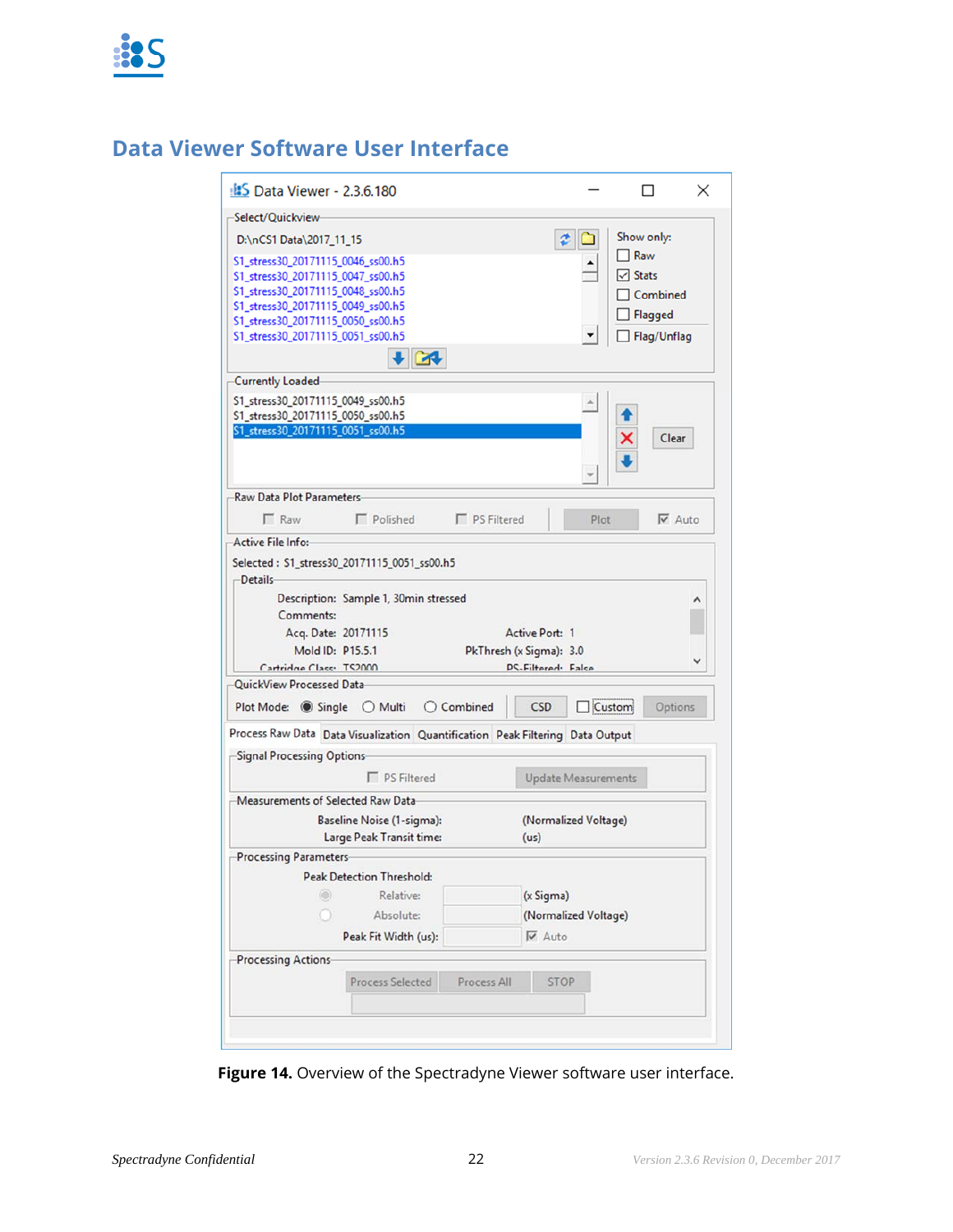

### **1. Select & Process Raw Data**

In a typical workflow, data to be used in analysis will have been flagged at the time of acquisition, and processed into Spectradyne Stats files by the Auto-analysis Engine (see page 16). In such a scenario, the user may skip to the section, "Viewing the Results of Raw Data Processing" on page 25, below. If the raw data has not already been processed, or if the user wishes to employ non-standard processing parameters (i.e., a user-defined peak fit width or peak threshold), then the manual method for processing raw data described next should be used.

### **Viewing and Selecting Raw Data for Analysis**

### *Navigate to data location*

- $\triangleright$  Open the Data Viewer software.
- $\triangleright$  In the Select/Quickview frame (Figure 14), use the folder icon to the right of the current path to navigate to the location of the raw data.

### *Inspect raw data*

- $\triangleright$  Check one of the plot options in the Raw Data Plot Parameters frame:
	- $\cdot \cdot$  "Raw" display the raw data as it was collected
	- $\div$  "Polished" display the raw data after default signal processing.
	- $\cdot \cdot$  "PS Filtered" display the raw data after PS Filter signal processing.
		- PS Filter signal processing is a new feature (beta-release) that is intended to improved reductions in baseline noise.
		- PS Filter signal processing is most effective for large size cartridges (e.g., TS2000)
		- **PS Filter signal processing requires additional computational time.**
- $\triangleright$  Select a file from current folder in the Select/Quickview list box—the raw data will be displayed.
- $\triangleright$  Use the up and down arrow keys to navigate through the files in the current directory for rapid inspection of raw data.

### **Note: Select/Quickview Frame**

- $\triangleright$  Files flagged for automatic data processing are highlighted in blue.
- $\triangleright$  The flag can be toggled for selected files using the "Flag/Unflag" checkbox.
- $\triangleright$  The Select/Quickview list can be filtered to show subsets of the folder contents using the checkboxes adjacent to the list (e.g., stats files only).
- $\triangleright$  Metadata for any selected file is shown in the Active File Info frame.

### *Load raw data files for processing*

- $\triangleright$  After selecting the raw data to be analyzed, load the files into the Currently Loaded file list below using one of two methods:
	- 1. Use the load button  $(\blacktriangleright)$  to load selected files from the Select/Quickview list.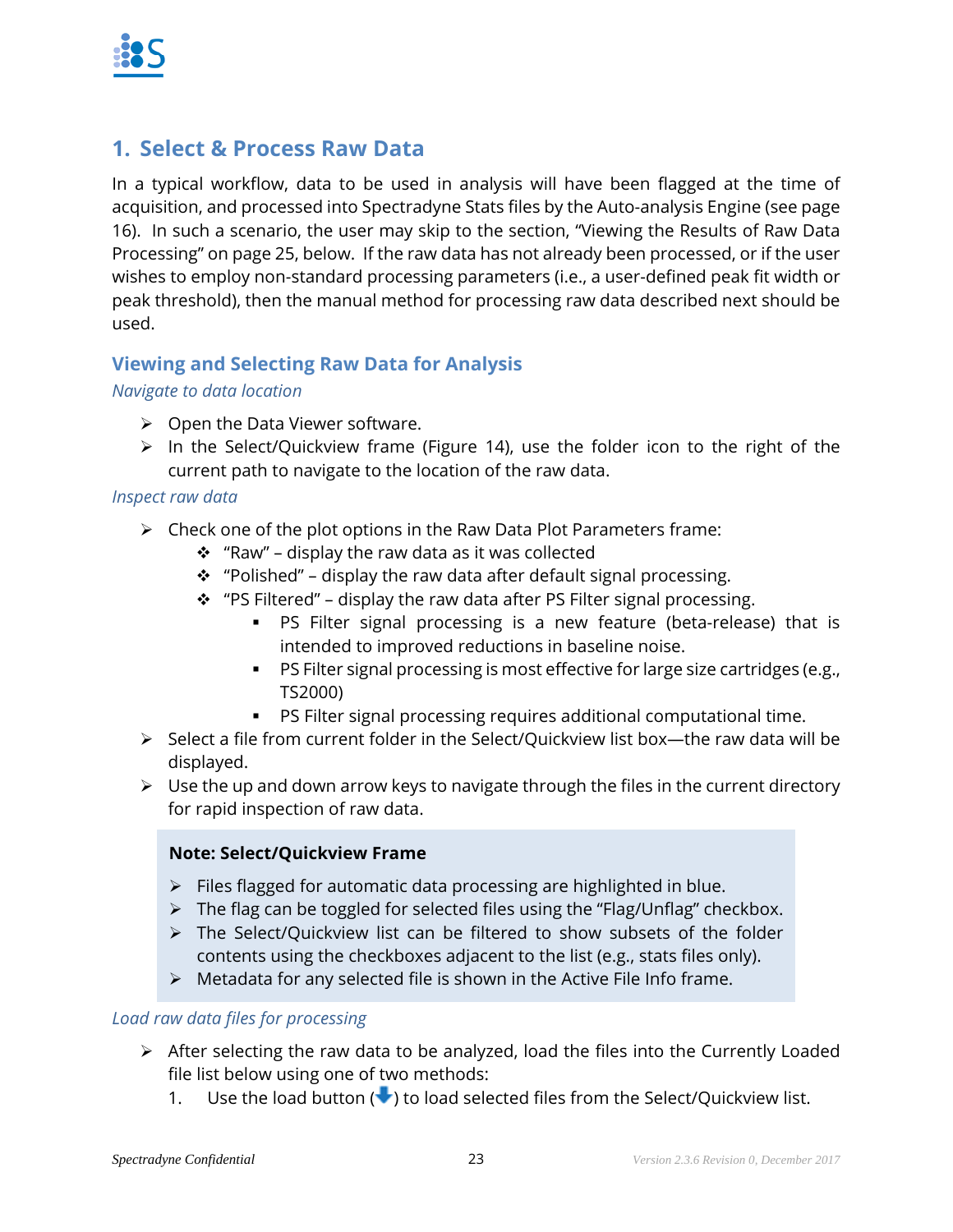

- 2. Use the remote load button  $($   $\bullet)$  to select files from another folder with a dialog window.
- $\triangleright$  The Currently Loaded file list may be modified with the control buttons to the right of the frame.

### **Processing raw data**

Each raw data file is analyzed to count and measure particles detected during acquisition. The result of this analysis is a Spectradyne Stats file that contains detailed information about all particles detected during the acquisition as well as the acquisition itself.

### *Procedure for processing raw data*

- $\triangleright$  The Process Raw Data tab of the Data Viewer contains all the controls for processing raw data, as well as relevant measured values for the selected raw data file.
- $\triangleright$  The default processing parameter values are appropriate for use in most cases. These default values are the same as those used by the Auto-analysis Engine during acquisition:
	- $\div$  Peak Detection Threshold: 3.0 x the standard deviation of the baseline noise.
	- $\div$  Fit Width: 4.0 x the mean transit time of high signal-to-noise particle events.
- $\triangleright$  The above parameters can be customized for more in-depth analysis using the entries in the Processing Parameters frame.
- $\triangleright$  To analyze the raw data, use the controls in the Processing Actions frame:
	- \* "Process Selected": Processes only the currently selected raw data file from the Currently Loaded list.
	- \* "Process All": Processes all raw files in the Currently Loaded files list using the same (adaptive) parameters.
	- "Stop": Interrupts processing of the current raw file with no partial data saved and stops batch processing.

### **Note: Stats Files**

- $\triangleright$  A Stats file shares the same base filename as the raw file from which it was generated, with an additional extension of the form ssNN.
- $\triangleright$  In the extension, NN is an integer that increments each time the raw file is processed.
- $\triangleright$  Stats files are saved in the same folder location as the raw file from which they are generated.
- $\triangleright$  For full functionality, a Stats file should be kept in the same folder as its parent raw file.
- $\triangleright$  Processed raw files are replaced by the newly generated Stats file in the Currently Loaded list.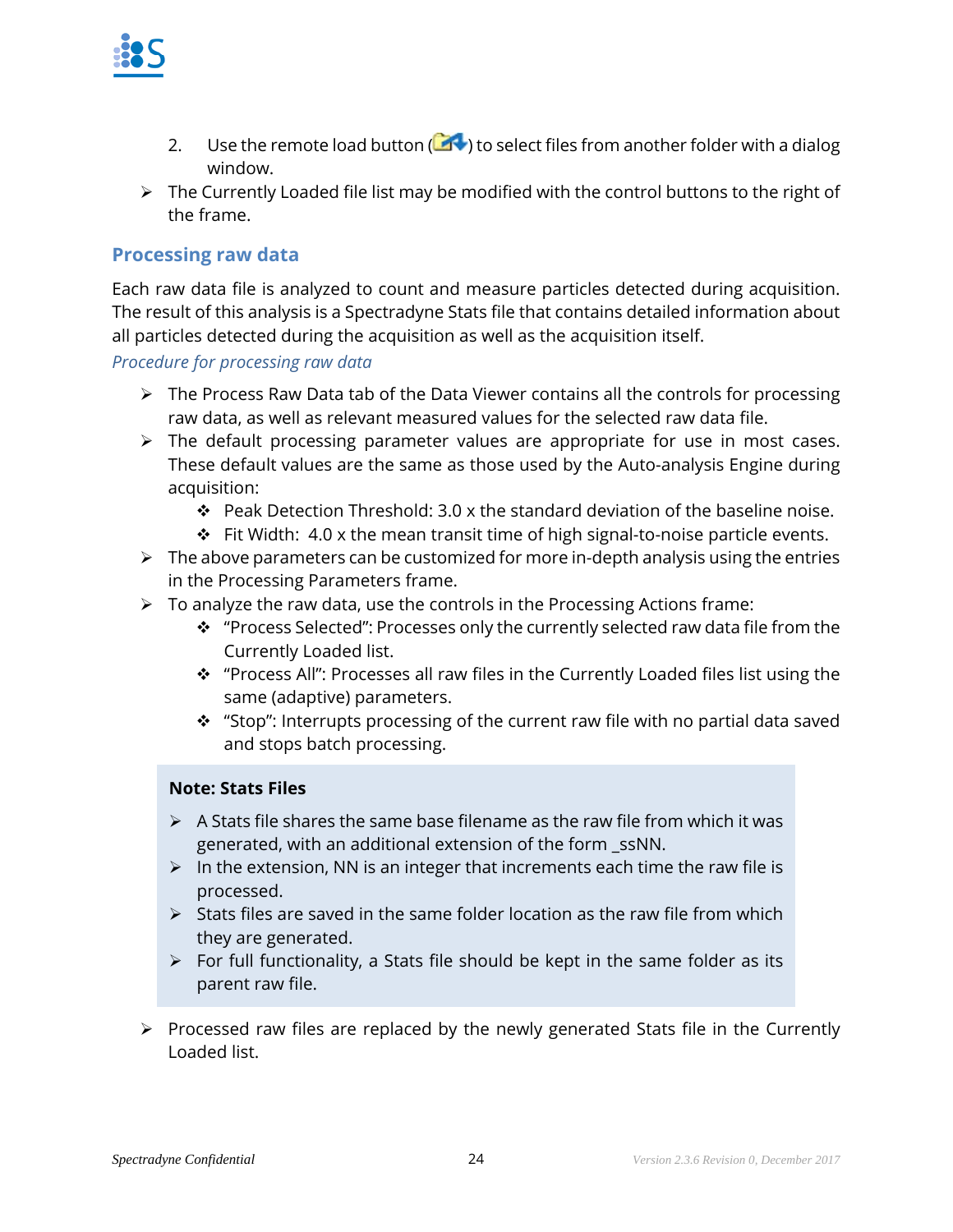

### **Viewing the Results of Raw Data Processing**

Ensure that the Stats files of interest are loaded into the Currently Loaded files list.

### **Concentration Spectral Density (CSD):**

- $\triangleright$  The nCS1 is capable of very high resolution size and concentration measurements of particles in a liquid, and is well suited for characterizing and comparing subpopulations of particles in polydisperse mixtures.
- $\triangleright$  A useful quantity is therefore the concentration of particles in the sample over a given size range, so that different size populations in a mixture can be compared directly.
- $\triangleright$  The Concentration Spectral Density (CSD) is a measure of particle concentration (particles/mL) per unit diameter (nm).
- $\triangleright$  The integral of a CSD over any size range yields the concentration of particles (in units of particles/mL) in that range.

### *Aggregate Data View: Generating the CSD*

- $\triangleright$  Select a plot mode from the QuickView Processed Data frame:
	- "Single" Display results from only the selected Stats file in the Currently Loaded file list.
	- "Multi" Display results from all Stats files in the Currently Loaded file list separately on the same plot.
	- "Combined" Combine results from all Stats files in the Currently Loaded file list as if they derived from a single long acquisition.
- $\triangleright$  Plot the CSD using one of two available "CSD" buttons:
	- ❖ In the QuickView Processed Data frame (always visible)
	- $\cdot$  In the Aggregate Views frame of the Data Visualization tab.

### *Customizing the CSD plot*

- $\triangleright$  Check the "Custom" box to activate the CSD "Options" button
- $\triangleright$  Click the "Options" button to bring up the dialog window
- "Annotations and Appearance" frame:
	- "Title" Title for the figure
	- "Labels" Legend labels for each sample, comma-separated list.
	- $\cdot$  "Colors"  $\cdot$  See a list of available colors
	- $\cdot \cdot$  "Legend" Show or hide the legend and control its position
	- "Font Size" Font size used in figure.
- $\triangleright$  "Y-Axis" frame:
	- $\div$  "Y Limits" Specify the y-axis limits
	- $\cdot$  "Log-Y" Plot in log scale on the y-axis
	- "Units" Choose between concentration density or absolute concentration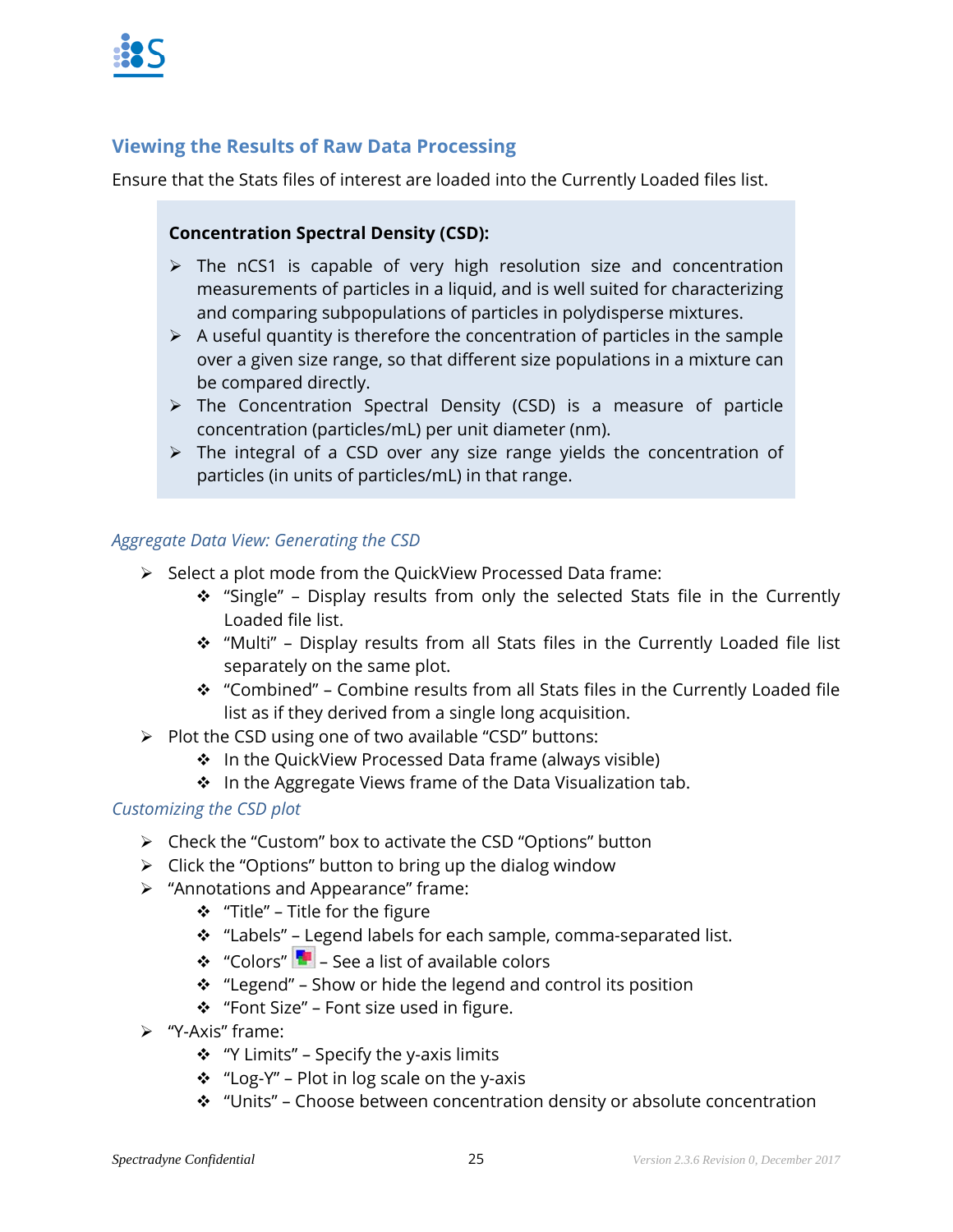

- $\triangleright$  "X-Axis" frame:
	- "Binning" Specify bin spacing, either as a % of center (non-uniform bin sizes, good for density units), or equal bins (good for absolute concentration units)
- $\triangleright$  Save the customization with the "Save" button.

*Single-particle Views: Particle events in raw data* 

- $\triangleright$  Navigate to the Data Visualization tab in the DataViewer.
- $\triangleright$  Use the "Peaks in Raw Data" button to show all peaks detected in the stats file that is selected in the Currently Loaded list.
	- $\div$  Use the tools in the plot window to zoom in on individual peaks.
	- $\div$  Clicking on the peak (at sufficiently high zoom) displays the details of the peak measurement (Figure 15).
	- \* Ctrl + Click selection allows concurrent display of multiple peak measurements.



**Figure 15.** Inspecting individual peaks detected in the raw data.

### *Single-particle Views: Parametric Scatter Plots*

- $\triangleright$  The "Scatter" button in the Data Visualization tab generates a scatter plot of particle diameter vs the parameter selected in the dropdown list (e.g., transit time) for each detected particle event.
- $\triangleright$  The plot mode selected in the QuickView Processed Data frame determines whether data from a single Stats file or multiple Stats files will be displayed.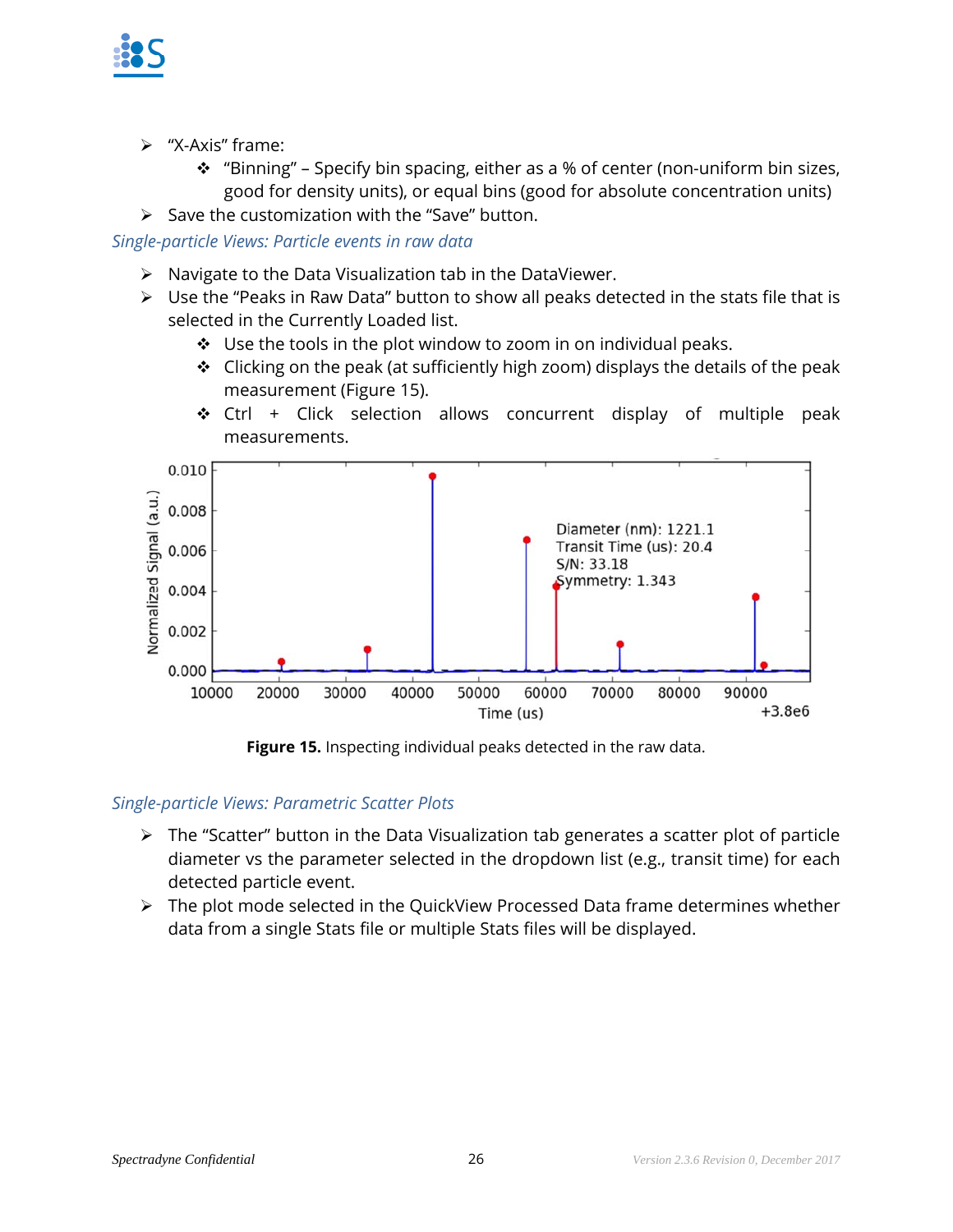

### **Note: Refine Data Group**

Any outlier Stats files should be eliminated from the loaded file list at this point in the analysis workflow.

- Generate a CSD plot in multi-mode to show the CSDs for all Stats files in the Currently Loaded list.
- CSDs corresponding to measurements of the same sample should be consistent with each other—any outliers should be removed from the Currently Loaded list using the red "X" button below the list.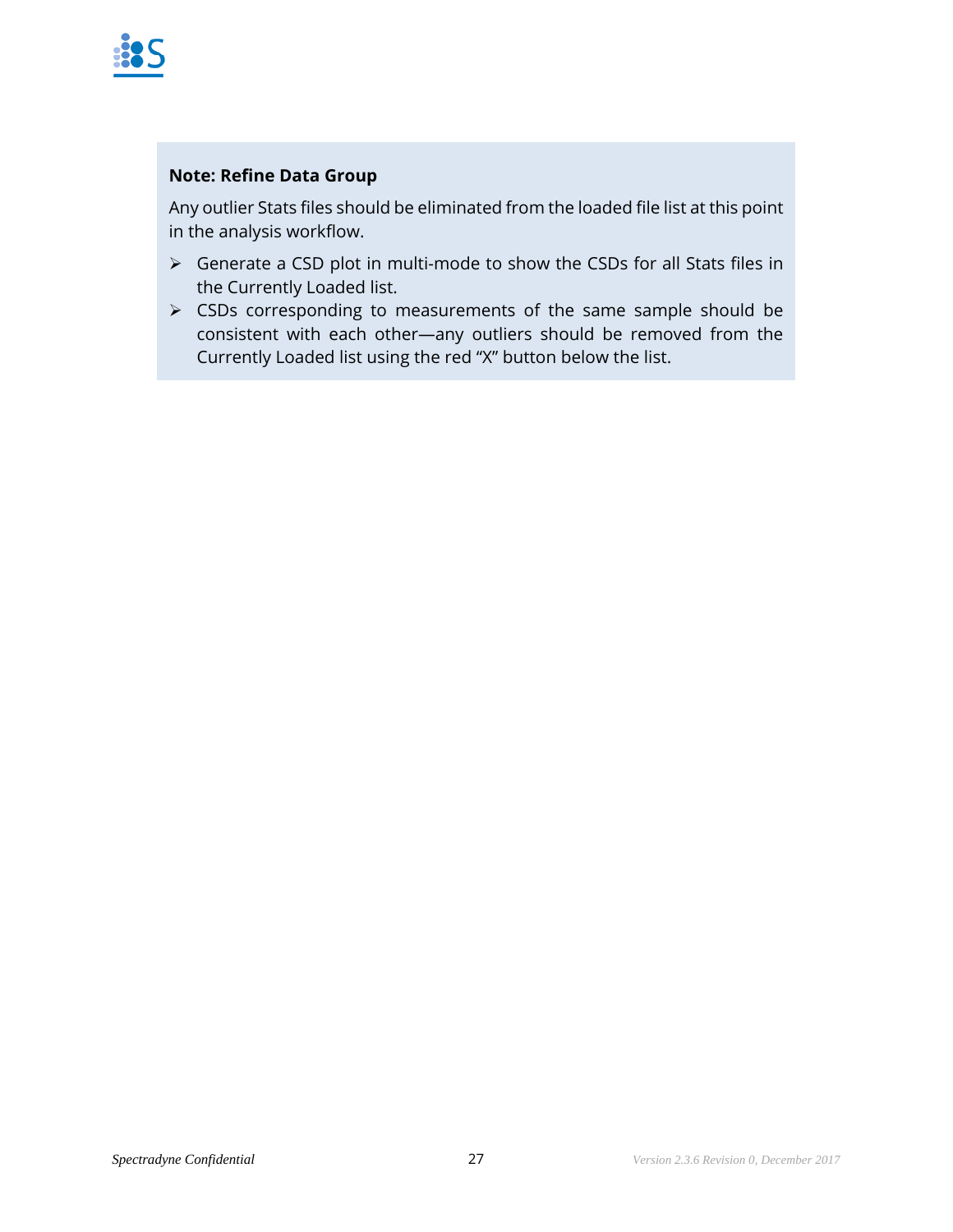### **2. Refine & Filter**

At this point in the data analysis workflow, multiple measurements of the same sample have been processed to generate Stats files in the Currently Loaded files list. These Stats files will contain measurements of many individual particles in the same sample under the same measurement conditions, and can therefore be considered as a single analysis of the sample for downstream processing. The Spectradyne Viewer provides efficient tools for working with multiple Stats files as a group, and after the Refine & Filter workflow step the multiple files are combined into a single entity for comparison with other sample measurements.

### **Note: Treating multiple datasets as one for Refine and Filter**

 $\triangleright$  In the QuickView Processed Data frame of the Spectradyne Viewer, use the Combined plot mode to display data from all the loaded Stats files as a single dataset.

The two main goals of this step in the workflow are:

- 1. Refine diameter and concentration scaling as necessary.
- 2. Filter the particle set to keep only high-confidence detection events and eliminate false-positives.

### **2.1 Refine the diameter and concentration scaling of the CSD**

Particles are detected and measured in an analysis cartridge that is cast from a master mold. Different cartridges may be cast from different molds, and the analysis software automatically compensates for variation between cartridges using a mold-specific calibration factor. This factor establishes the correct scaling for the diameter axis of the CSD in standard measurement conditions. Certain factors, (e.g., composition of the sample diluent), may cause slight deviations from the default calibration, and the user may wish to refine the diameter scaling to align known features of the CSD (e.g., a peak of calibration particles) with the appropriate diameter or concentration.

### *Procedure for refining scaling*

- $\triangleright$  Select the Quantification tab in the Spectradyne Viewer
- $\triangleright$  In the Refine Scaling frame, use the Manual Scaling Refine entries to scale the diameter and concentration. The value of the entry multiplies the CSD; for example, a Diameter refine factor value of 1.02 would 'stretch' the diameter scale by a factor of 1.02, and a population of particles originally centered at 100 nm would shift to a new center of 102 nm.
- $\triangleright$  Occasionally, more challenging samples may require adjustment of the concentration scaling in an analogous way, or in rare cases the Linearizer Offset. The Linearizer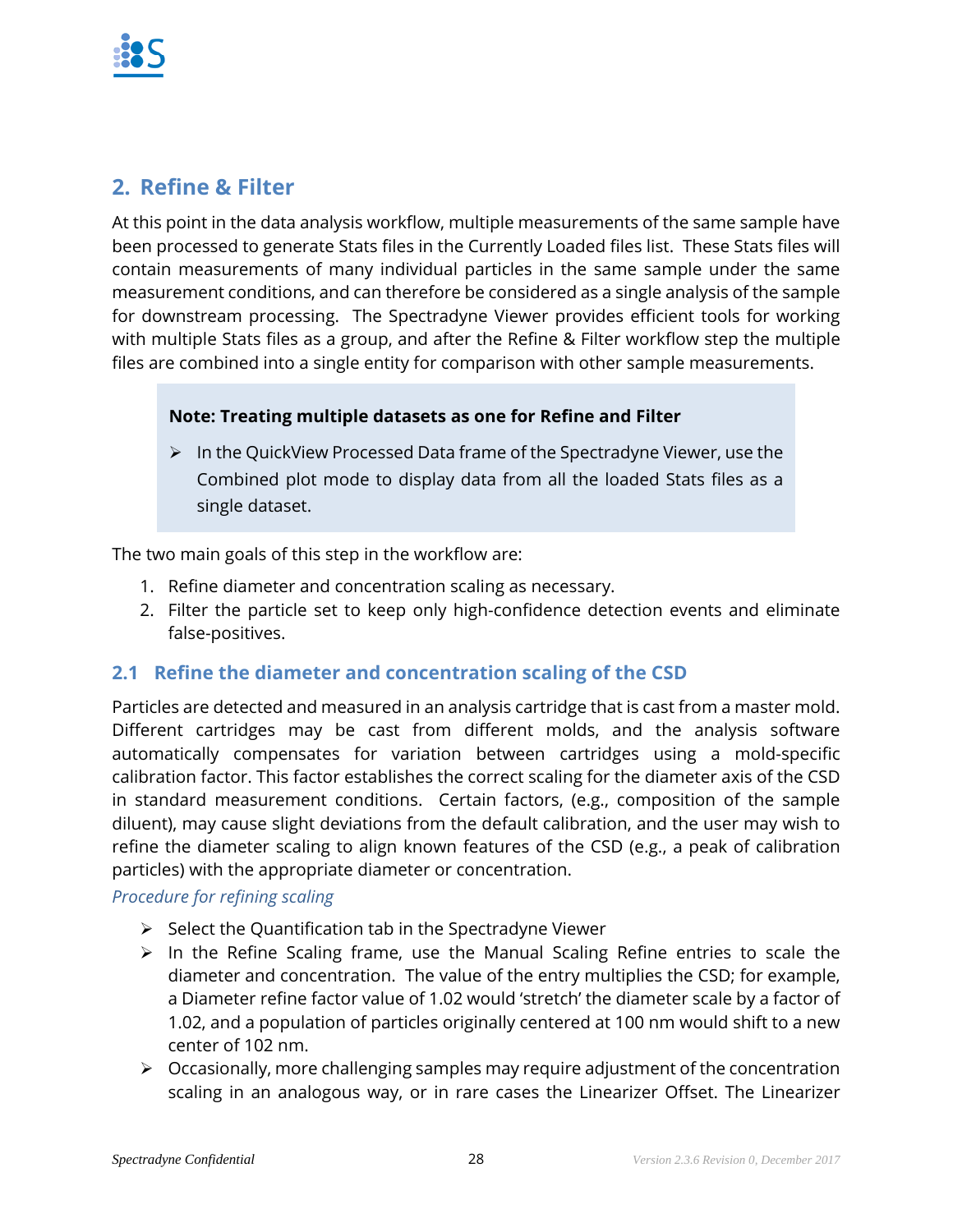Offset adjusts the built-in, mold-specific linearizing factor in an additive way; e.g., a value of 2 increases the default value by 2 units.

### **Note: Refining the diameter scaling using a known feature in the CSD**

The diameter scaling of a CSD can quickly be refined using a known feature in the CSD (e.g., a population of calibration particles added to the sample that exhibit a clear peak in the particle size distribution):

- $\triangleright$  Fit a peak in the CSD to a Gaussian curve using the steps described in the section, "Combine and Compare" on page 32 of this guide.
- $\triangleright$  The "Rescale Last Fit To:" button will automatically refine the diameter scaling so that the mean of the Gaussian fit coincides with the diameter specified by the user in the entry adjacent to the button.

### *Save a Calibration State*

The set of manual scaling parameters may be saved and retrieved for future use.

- $\triangleright$  Use the 'Save' button to specify a name for the calibration state. **Note: Saved calibration states are grouped by cartridge class (e.g., TS2000).**
- $\triangleright$  To Load a calibration state, click 'Load...' and choose a state from the list of available states for the currently selected cartridge class (e.g., TS2000) **Note: The loaded values displayed for a saved calibration state need to be applied to be effective!** 
	- o Under 'Entire State', click 'Selected' or 'All' to apply the loaded values to a single selected file or to all files.

### **2.2 Filter the Set of Detected Particles to Exclude False-positives**

Particle detection events manifest as peaks in the raw data. The algorithm used to detect and characterize these peaks employs a thresholding method: Any excursion of the normalized output signal crossing above the peak detection threshold is considered to be a possible peak and measured (see Figure 16). The metrics for each peak found in this way include quality of fit parameters (i.e., signal-to-noise), as well as physical parameters of the transit event such as transit time through the sensing constriction and symmetry of the peak shape.

As the peak detection threshold approaches the baseline noise, some false positives (i.e., peaks in the raw data that do not likely represent real particles) naturally are included in the Stats file data set (see Figure 16). The goal of this step in the workflow is to eliminate false positives from the data by excluding particle detection events whose measured peak parameters fall outside the normal range for true particles. The signal-to-noise, peak symmetry, and transit time parameters are all available for use as filter parameters.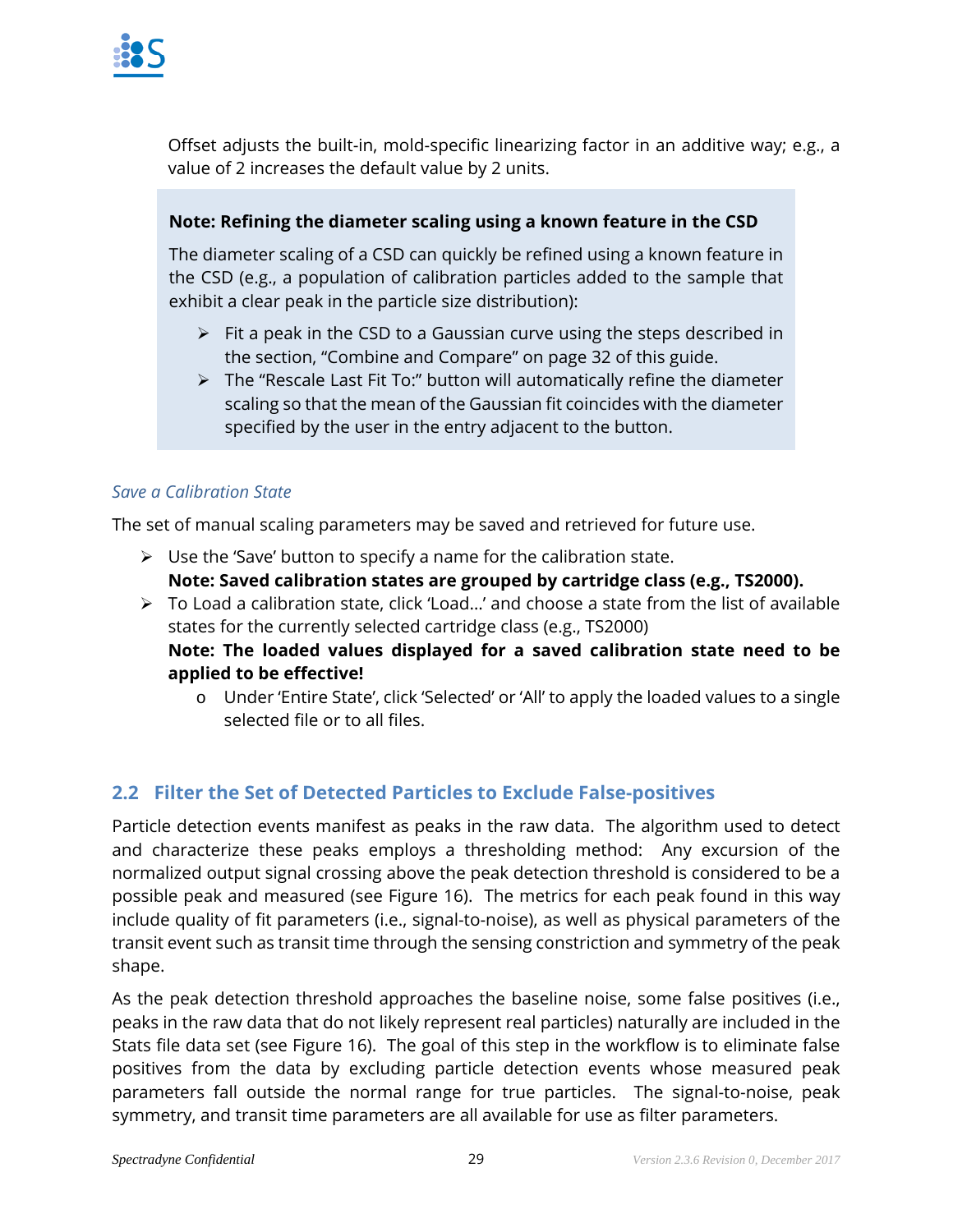



**Figure 16.** The peak detection threshold indicated by the dashed line is close enough to the baseline noise that two false positives are detected near 200 us and 450 us in the local time window; a real particle event is clearly detected at 750 us. A red point highlights the peak value, and the red line shows the fit for each peak. Peak-filtering tools are available in the Viewer for identifying and removing false-positives in the data.

### *Identifying False-Positives Among the Measured Peaks*

False-positives generally are characterized as follows (example shown in Figure 17):

- > Diameter:
	- o Diameter near or below the small size limit of detection of the cartridge.
- $\triangleright$  Transit time:
	- o A group of small diameter particle events having a broad distribution of transit times.
- $\triangleright$  Symmetry:
	- o Symmetry outside the range of 0.2 4.0 (approx.)
- $\triangleright$  Signal-to-noise (S/N):
	- o S/N < 15 (cartridge dependent).
	- o A general sense for an appropriate S/N cutoff can also be obtained by inspecting peaks in the raw data (Figure 16 and "Viewing the Results of Raw Data Processing," page 25).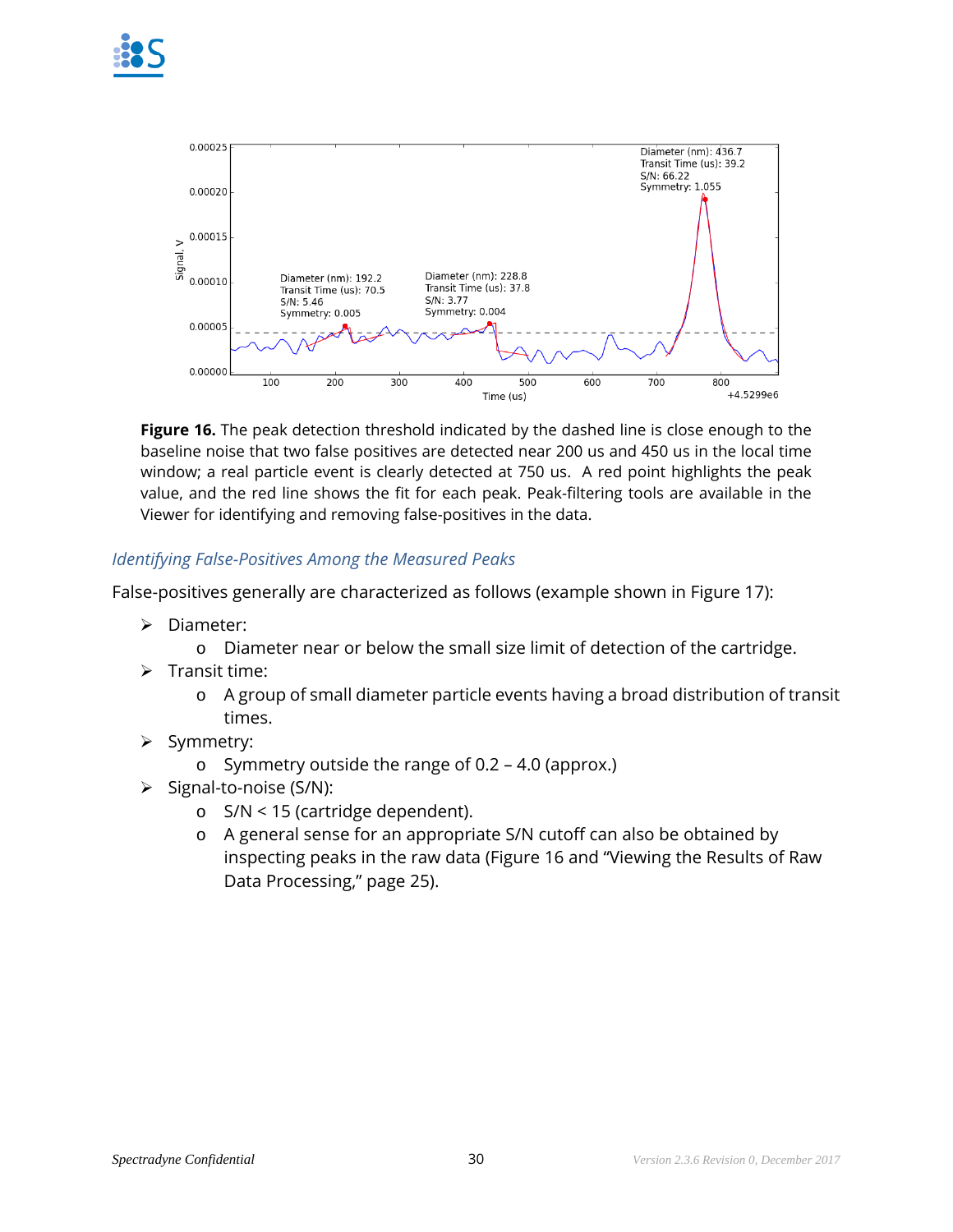

**Figure 17.** Representative Scatter plot of Diameter vs. Transit Time showing two distinct populations of true particle detection events (red) and false-positives excluded from the data set (blue).False positive detection events are characterized in part by having diameter close to the minimum detectable size for the cartridge (here approx. 130 nm) and a broad distribution of transit times.

*Procedure for removing false-positives from the set of detected peaks* 

- $\triangleright$  Load the desired Stats files into the Currently Loaded files list
- $\triangleright$  Navigate to the Peak Filtering tab of the Spectradyne Viewer
- $\triangleright$  Use the appropriate action buttons in the Filters frame of the Peak Filtering tab to apply and remove existing filters as desired from files in the Currently Loaded file list.
- $\triangleright$  To create a new filter, use the "+" button at the bottom of the available filters list
- $\triangleright$  In the New Filter dialog box:
	- o Choose one of two options for type of filter:
		- Linear Filter bounds have constant value of the non-diameter parameter and include an infinite range of diameters
		- Polygon Filter has 2D, user-defined polygonal boundaries similar to a gate commonly used in analysis of flow cytometry results.
	- o Select the filter parameter of choice from the dropdown (e.g., Transit Time)
	- o Specify a descriptive name for the filter
	- o Specify the limits of the filter in one of two ways:
		- Enter min and max values for the non-diameter parameter in the entries provided (linear filters only)
		- Specify the bounds of the filter directly on a scatter plot using the mouse
	- o Click "Create" to add the filter to the list of available filters.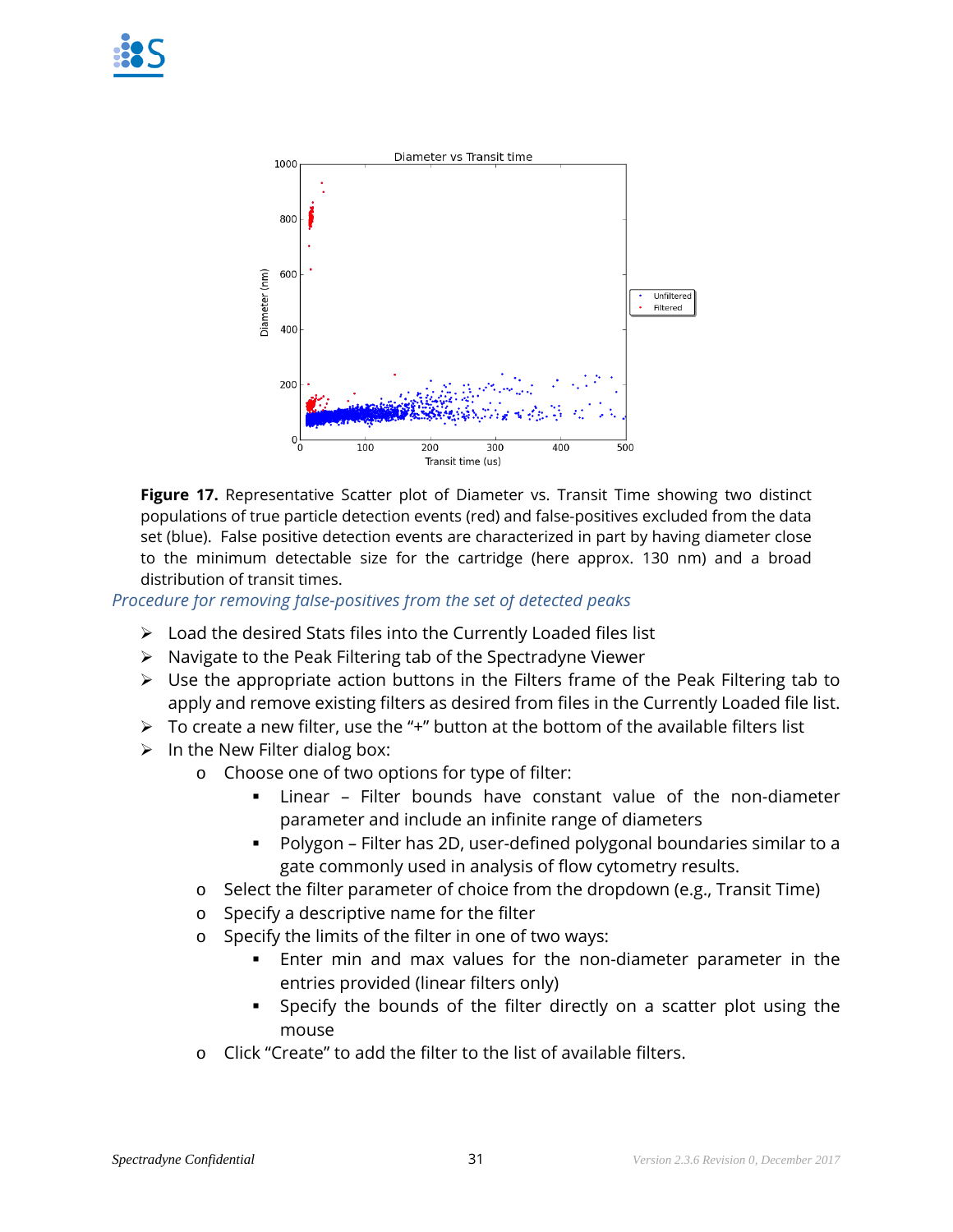

 $\triangleright$  The effects of peak filtering will be reflected in any of the viewing methods available (e.g., CSD plots, parametric scatter plots). In Single and Combined viewing mode, both the raw and filtered datasets are displayed in the scatter plots.

The refined and filtered Stats files can now be saved individually or combined into a single Combined file format as described in workflow step 3, below. To save one or more Stats files with the applied filters and scaling, navigate to the Data Output tab of the Viewer and use the controls in the Save frame.

 $\triangleright$  Saving a Stats file creates a new file with an incremented extension number, and does not overwrite existing Stats files present in the current working folder.

### **3. Combine and Compare**

At this point in the workflow, the Currently Loaded file list typically contains multiple Stats files that together represent a polished analysis of the particle content of a single physical sample. The goals of this workflow step are to:

- 1. Combine the multiple Stats files into a single entity for simpler manipulation.
- 2. Use the Viewer's quantitative analysis tools to compare the measurement to others.

### **3.1Combine multiple Stats files into a single Combined file**

### *Combine Procedure*

- $\triangleright$  Load the desired Stats files into the Currently Loaded file list.
- $\triangleright$  Navigate to the Data Output tab of the Spectradyne Viewer.
- $\triangleright$  In the Combine Stats frame, use the "All Loaded" button to combine all loaded Stats files into a single Combined file.
- $\triangleright$  A new file will be generated in the current working directory with file name of the form, "<prefix>\_YYYYMMDD\_ccNN.h5", where NN is an incrementing number unique for each day.

### **3.2Compare Multiple Analyses**

- $\triangleright$  Load the analyses of interest into the Currently Loaded file list.
- $\triangleright$  In the QuickView Processed Data frame of the Spectradyne Viewer, select Plot Mode Multi.
- $\triangleright$  Use the tools in the Data Visualization and Quantification tabs of the Viewer to make quantitative comparisons of the analyses.
- $\triangleright$  Scatter and CSD plots will display separate results from each loaded analysis on the same axes, and quantitation tools will report results for each analysis separately.

### *Quantifying Particle Size Distributions – Concentration in the CSD*

- $\triangleright$  The concentration of particles over a certain size range is readily obtained after plotting the CSD (Figure 18):
	- ❖ In the Quantification tab of the Viewer, click the "Select Range" button.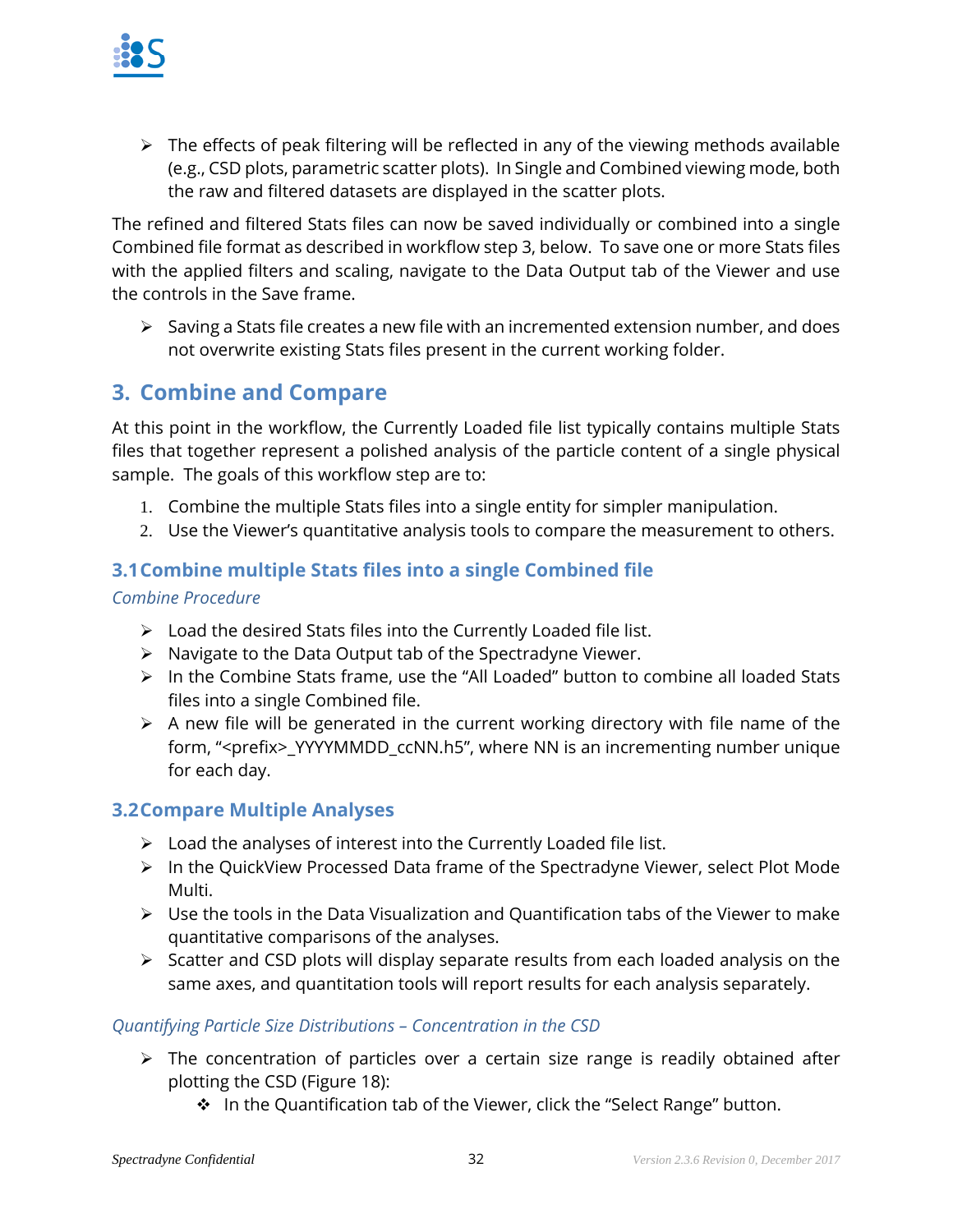

- Click and drag the mouse cursor across the CSD over the size range of interest.
- Click "Measure Concentration" to report the concentration over the selected size range.
- $\cdot \cdot$  The concentration measurement is displayed on the plot.

*Quantifying Particle Size Distributions – Fitting Gaussian Peaks in the CSD* 

- $\triangleright$  Peaks in the CSD can be fit to a normal distribution to obtain the mean and width of the peak (Figure 18):
	- ❖ In the Quantification tab of the Viewer, click the "Select Range" button.
	- $\div$  Click and drag the mouse cursor across the CSD over the size range of interest.
	- Click "Fit to Gaussian" to fit the selected region to a normal distribution.
	- Fit results and the concentration of particles over the fit range are displayed on the plot

The above quantification methods perform the same functions when plotting multiple CSDs (multi-mode). The CSD corresponding to the file selected in the Currently Loaded Files dropdown is the one that is measured.



**Figure 18.** Quantification of a CSD plot. The peak is fit to a Gaussian distribution and the concentration of particles in the range of 200-300 nm is measured directly.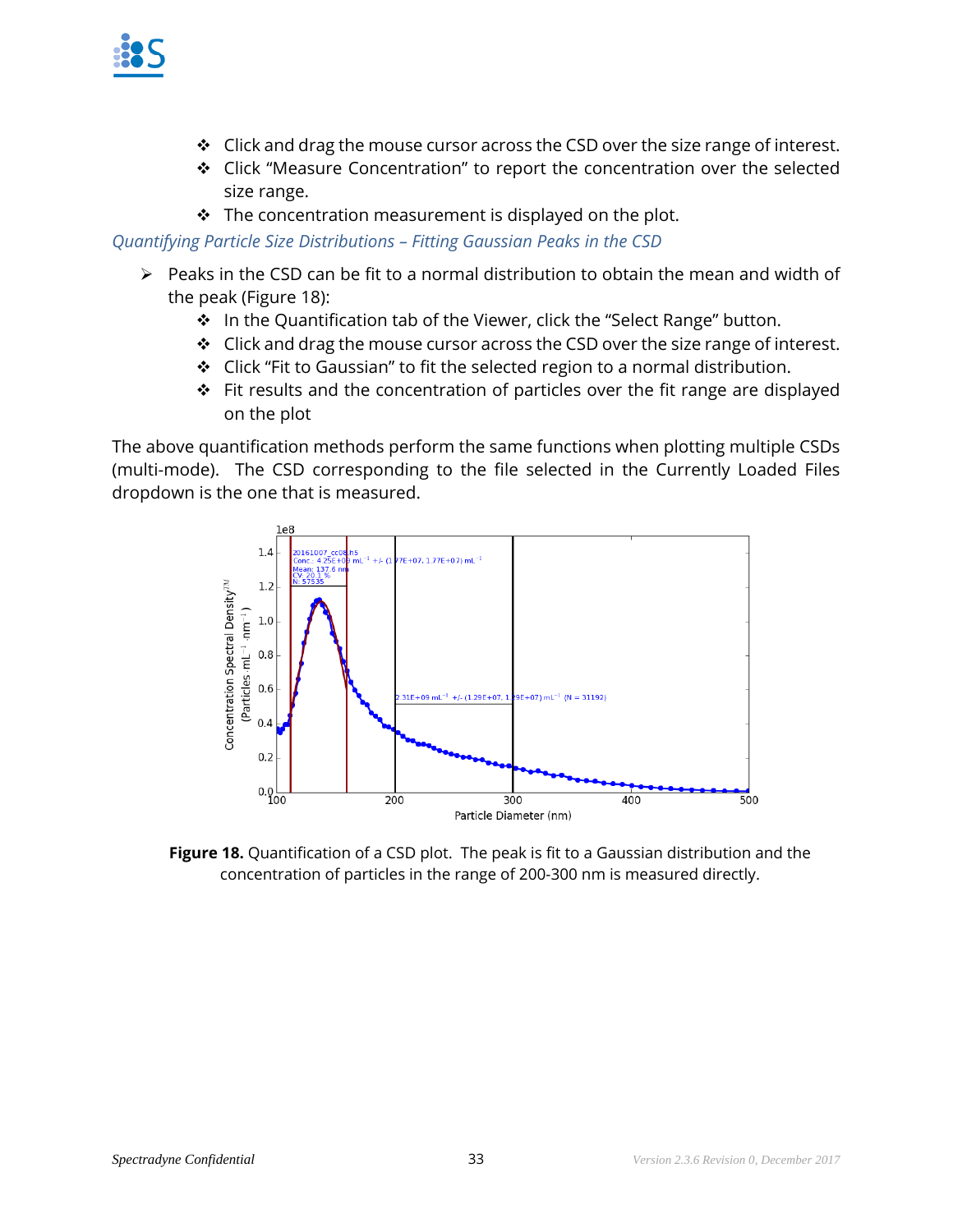

### **Data Export**

Navigate to the Export frame in the Data Output tab of the Viewer.

- $\triangleright$  Use the radio button to export all loaded files or the selected file only in the Currently Loaded list.
- $\triangleright$  Data report can be generated for size distribution or concentration range
- $\triangleright$  Three formats are available for export:
	- Microsoft Excel format (.xlsx)
	- MS DOS CSV format (.csv)
	- Lumetics Link format (.lum)
- $\triangleright$  For Excel format, the file selected in the Currently Loaded files list is exported to two sheets in a single file:
	- $\div$  Sheet 1 contains the metadata associated with the file (e.g., acquisition parameters, processing parameters, etc.).
	- $\div$  Sheet 2 contains the CSD data and a chart showing the CSD.
- $\triangleright$  For CSV format, the selected file is exported to a single sheet in a file named <original stats filename>.csv. CSD data is placed *below* the metadata in the sheet.

### *Export Options:*

- **Binning:** Specify variable sized bins with widths set to a percentage of center value, or equal bin sizes.
- **Units:** 
	- ◆ Number-weighted or volume-weighted distributions
	- ❖ Concentration Density or Absolute Concentration

### *Export Size Distribution data:*

- $\triangleright$  Click the "Size Distribution Data" button in the export frame.
- $\triangleright$  Specify the desired export options
- $\triangleright$  Click "Export" and specify a file name and save location for the report.

*Export Measured Concentration for User-specified Integration Ranges:* 

- $\triangleright$  Click the "Integration Range Report" button in the export frame.
- $\triangleright$  Specify the desired export options
- $\triangleright$  Click "Export" and specify a file name and save location for the report.